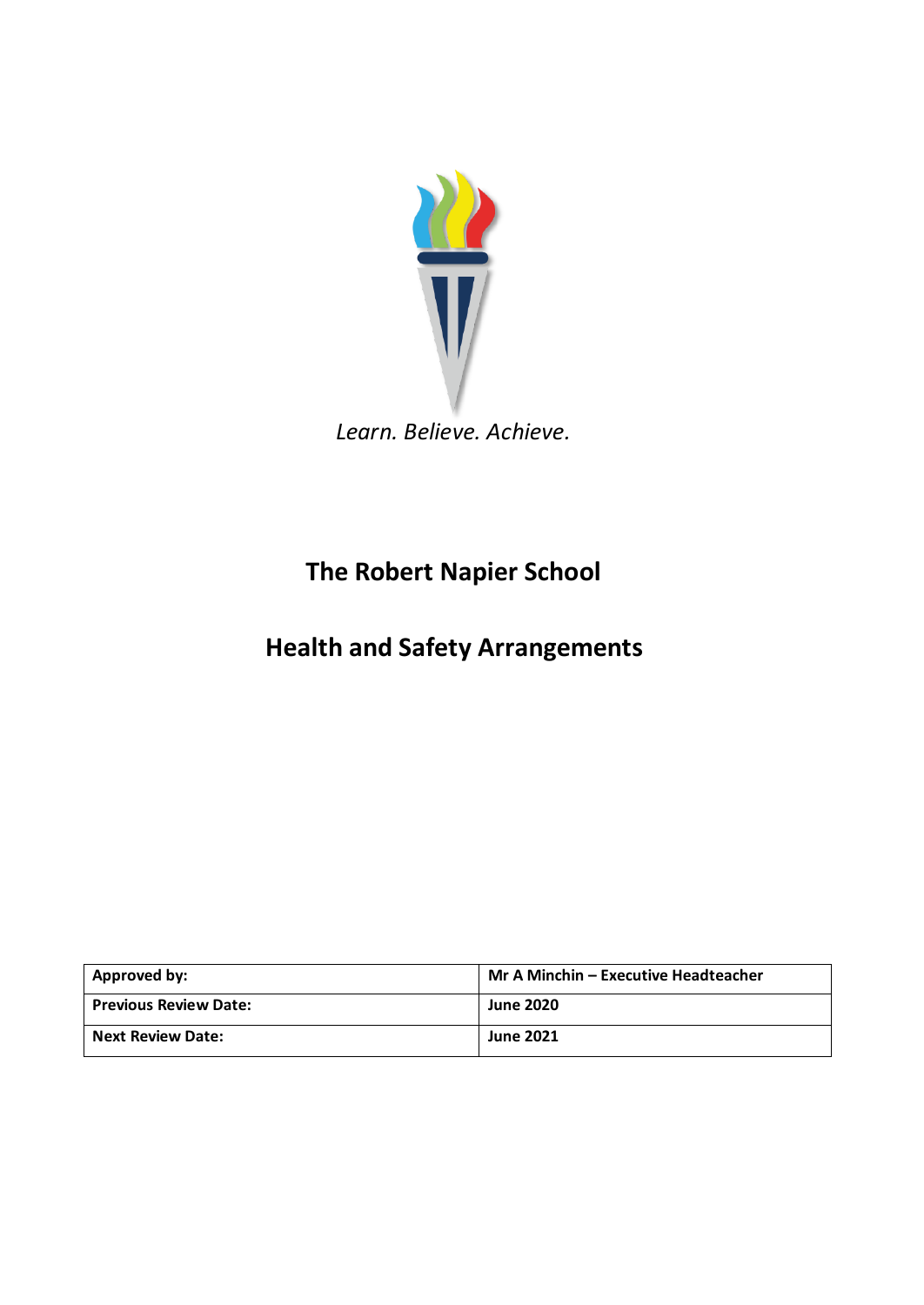## **CONTENTS**

| <b>Overview</b>                                             |                                                                         |
|-------------------------------------------------------------|-------------------------------------------------------------------------|
|                                                             | Level 1 and 2 Responsibilities, who is Responsible? 1,2<br>Organisation |
| 1.0.                                                        |                                                                         |
| 1.1                                                         |                                                                         |
| 1.2                                                         |                                                                         |
| 2.0                                                         | Health and Safety Roles of Staff (Responsibilities (All Levels)         |
| 2.1                                                         |                                                                         |
|                                                             |                                                                         |
| 2.2                                                         |                                                                         |
| 2.3                                                         |                                                                         |
| 2.3                                                         |                                                                         |
| 2.3a                                                        |                                                                         |
| 2.3 <sub>b</sub>                                            |                                                                         |
| 2.4                                                         |                                                                         |
| 2.5                                                         |                                                                         |
| 2.6                                                         |                                                                         |
| 2.7                                                         |                                                                         |
| 2.8                                                         |                                                                         |
| 2.9                                                         |                                                                         |
| 3.0<br>3.1<br>3.2<br>3.3<br>4.0<br>4.1<br>4.2<br>4.3<br>4.4 | The process of Risk Assessment the Hierarchy of Control Measures12      |
| 4.5                                                         |                                                                         |
| 4.5a                                                        |                                                                         |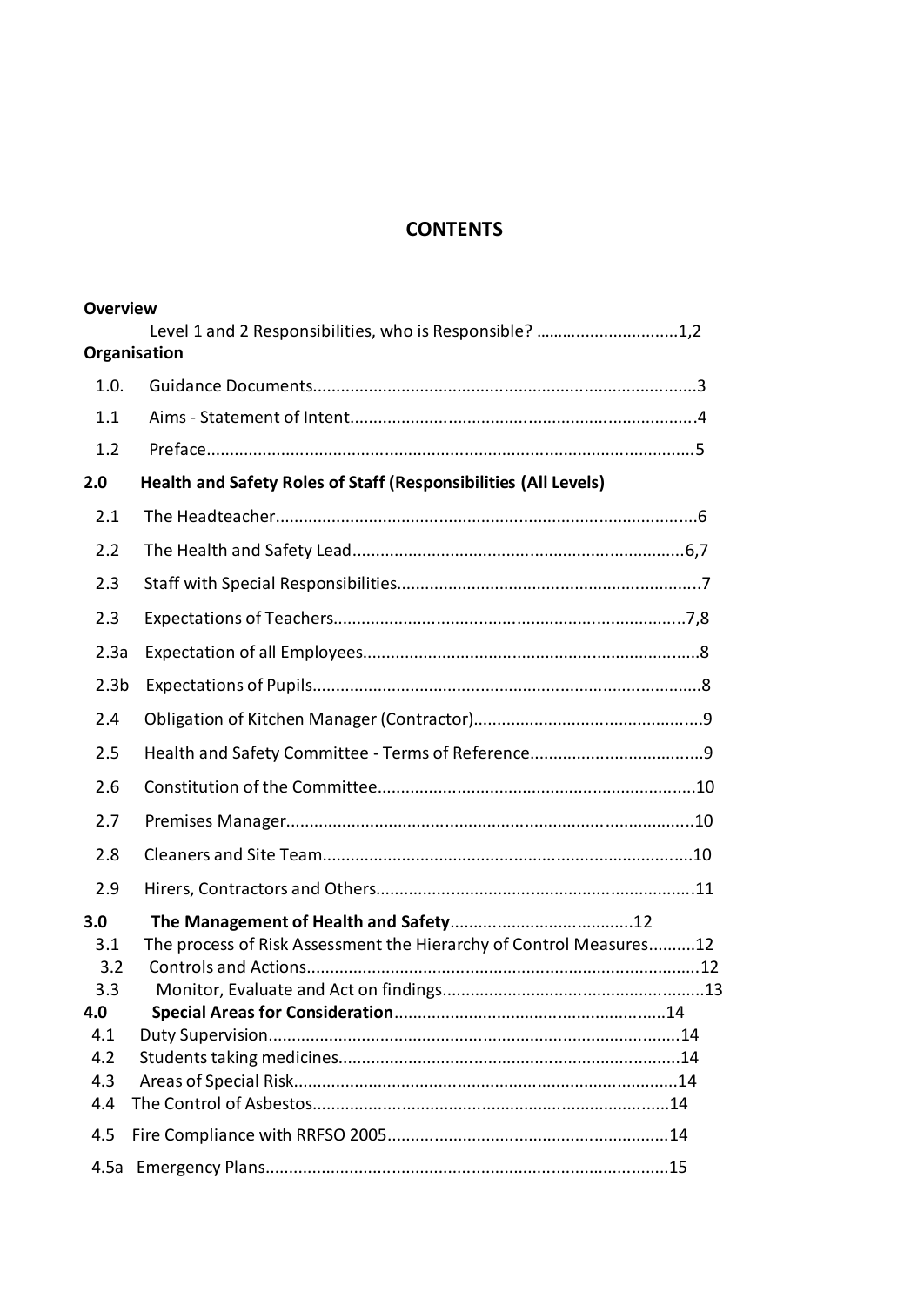| 4.5 <sub>b</sub> |                                                         |  |
|------------------|---------------------------------------------------------|--|
| 4.6              |                                                         |  |
| 4.7              |                                                         |  |
| 4.8              |                                                         |  |
| 4.9              |                                                         |  |
| 4.10             |                                                         |  |
| 4.11             | Smoking Policy - NO Smoking Anywhere on the Premises 16 |  |
| 4.12             |                                                         |  |
| 4.13             |                                                         |  |
| 4.14             |                                                         |  |
| 4.15             |                                                         |  |
| 4.17             |                                                         |  |
| 5.0              |                                                         |  |
| 6.0              |                                                         |  |
| 6.1              |                                                         |  |
| 6.2              |                                                         |  |
| 6.3              |                                                         |  |
| 6.4              |                                                         |  |
| 6.5              |                                                         |  |
|                  |                                                         |  |
| 7.0              |                                                         |  |
| 8.0              |                                                         |  |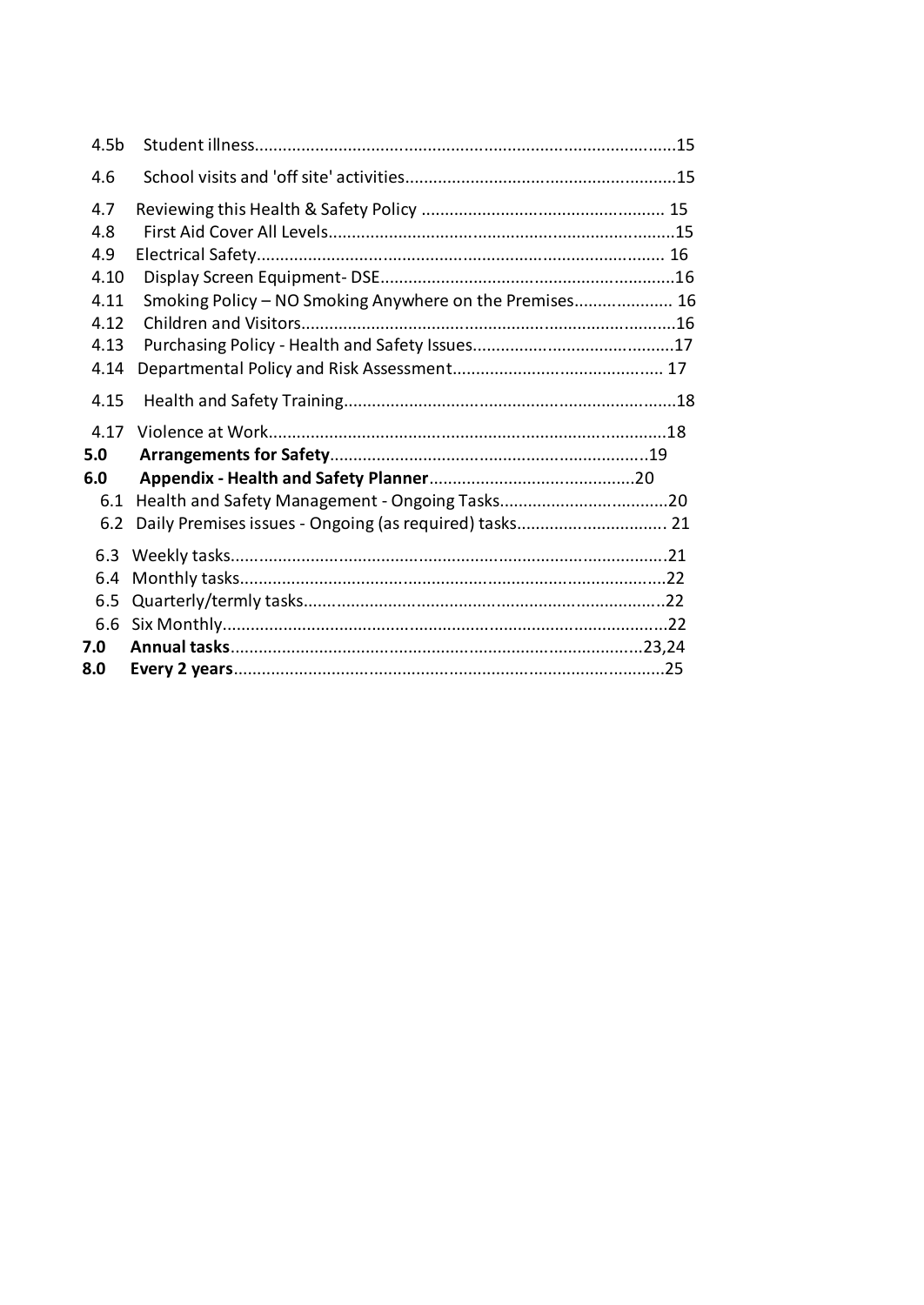#### **Overview**

The Robert Napier School (TRNS) Health and Safety arrangements have been formulated under the overarching Trust policy and following current regulations and guidance documents. As well as the following principles

- Statutory Law is not always goal setting it places a duty on all **Trust Governing Boards** to ensure schools reduce Hazards and Associated Risks **so far as is reasonably practicable.**
- Some policy is goal setting It must be done -**Absolute Duty**. An example in RRFSO 2005 The **Responsible Person must** ensure adequate general fire precautions for everyone who may be affected by fire on the premises.

#### **Overarching Health and Safety Arrangements**

TRNS health and safety arrangements are separated into 4 elements: (HSG65) Championed by the **HSE** 

#### **The Department for Education ask us to**

- **Plan** leaders should set the direction for effective health and safety management
- **Do** introduce management systems and practices that ensure risks are dealt with sensibly, responsibly and proportionately
- **Check** monitoring and reporting
- **Act** a formal management review of health and safety performance

#### **Levels of Responsibility**

**There are Two levels for the allocation of functions/responsibilities for employees with respect to Health and Safety. In addition to these Two levels there are other people with responsibilities who are not employees, e.g. Local Governing Body.** 

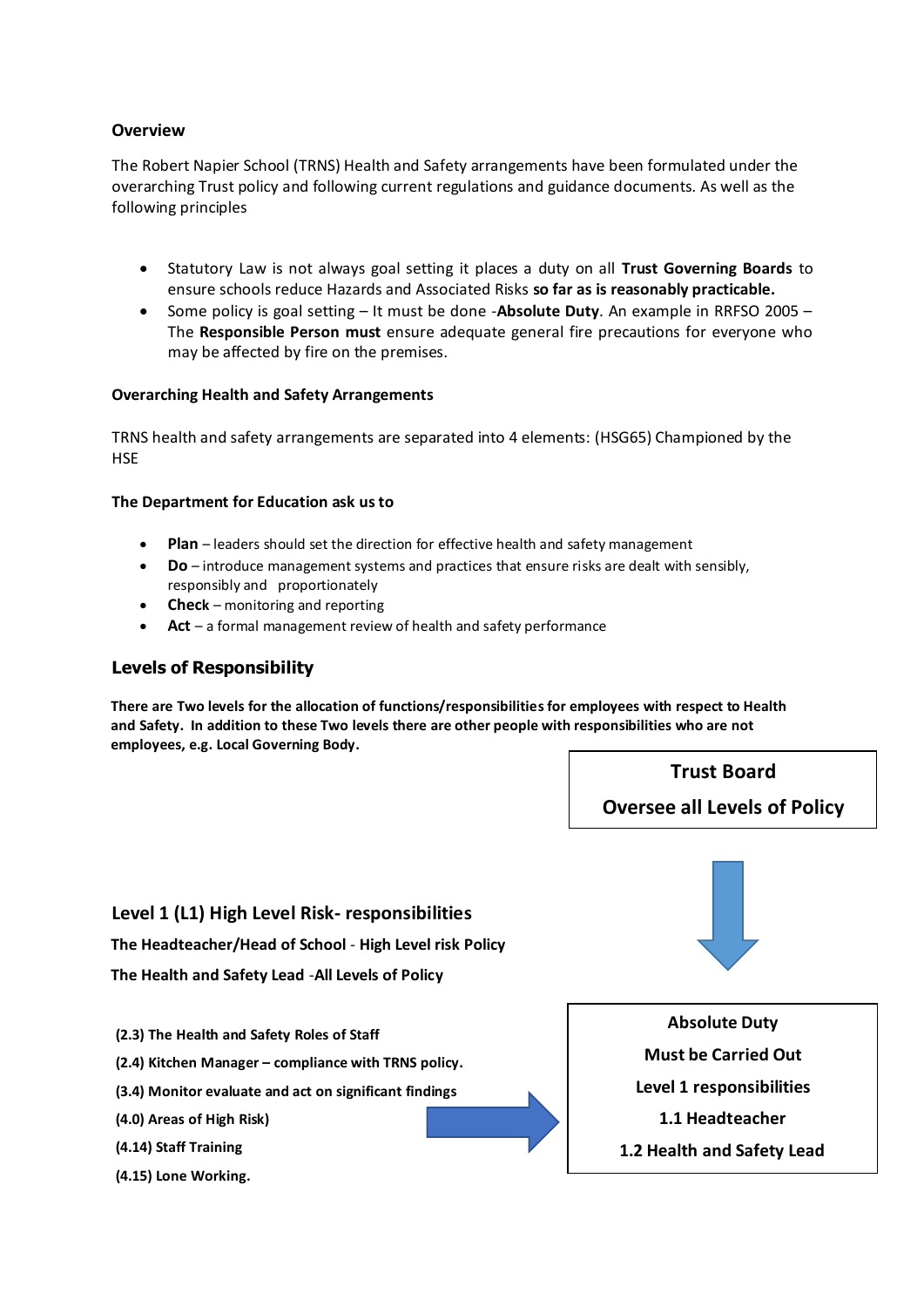- **(4.16) Violence at Work.**
- **(4.4) Asbestos Risk assessment and control measures**
- **(4.5) RRFSO 2005 Building – Fire Risk Assessments.**
- **(4.8) First Aid.**
- **(5.0) Arrangements for Safety**



**2.2 The Health and Safety Lead The Health and Safety Committee The Two-Way Link for All Policies**

## **Level 2 (L2) Medium**

## **Low level Responsibilities**

- **2.15 Health and Safety Committee**
- **2.18 Hirers and Contractors**
- **2.3 Teachers/Non-Teachers with Special Responsibilities**
- **2.7 Premises Manager**
- **2.8 Hirers and Contractors.**
- **3.1 Process of Risk Assessment**
- **4.0 Duty Supervision**
- **4.6 School visits**
- **4.8 First Aid (All Levels)**
- **4.9 Electrical Safety**
- **4.10 Display Screen Equipment (DSE)**
- **4.11 Smoking Policy (All)**
- **4.12 Children and Visitors**

**4.13 Purchasing Policy - Health and Safety Issues. 4.14 Departmental Policy and Risk Assessments. 4.15 Health and Safety Training (All Levels) 4.17 Violence at Work (All Levels)**

**6.0 Appendix - Health and Safety Planner** 



# **(Duty) So Far as Is Reasonably Practicable Level 2 responsibilities**

- **2.7 Premises Manager**
- **2.2 Health and Safety Lead**
- **2.3 Heads of Department**

 **Teachers -non-Teachers with responsibility**

- **2.3a All Employees**
- **2.3b Students**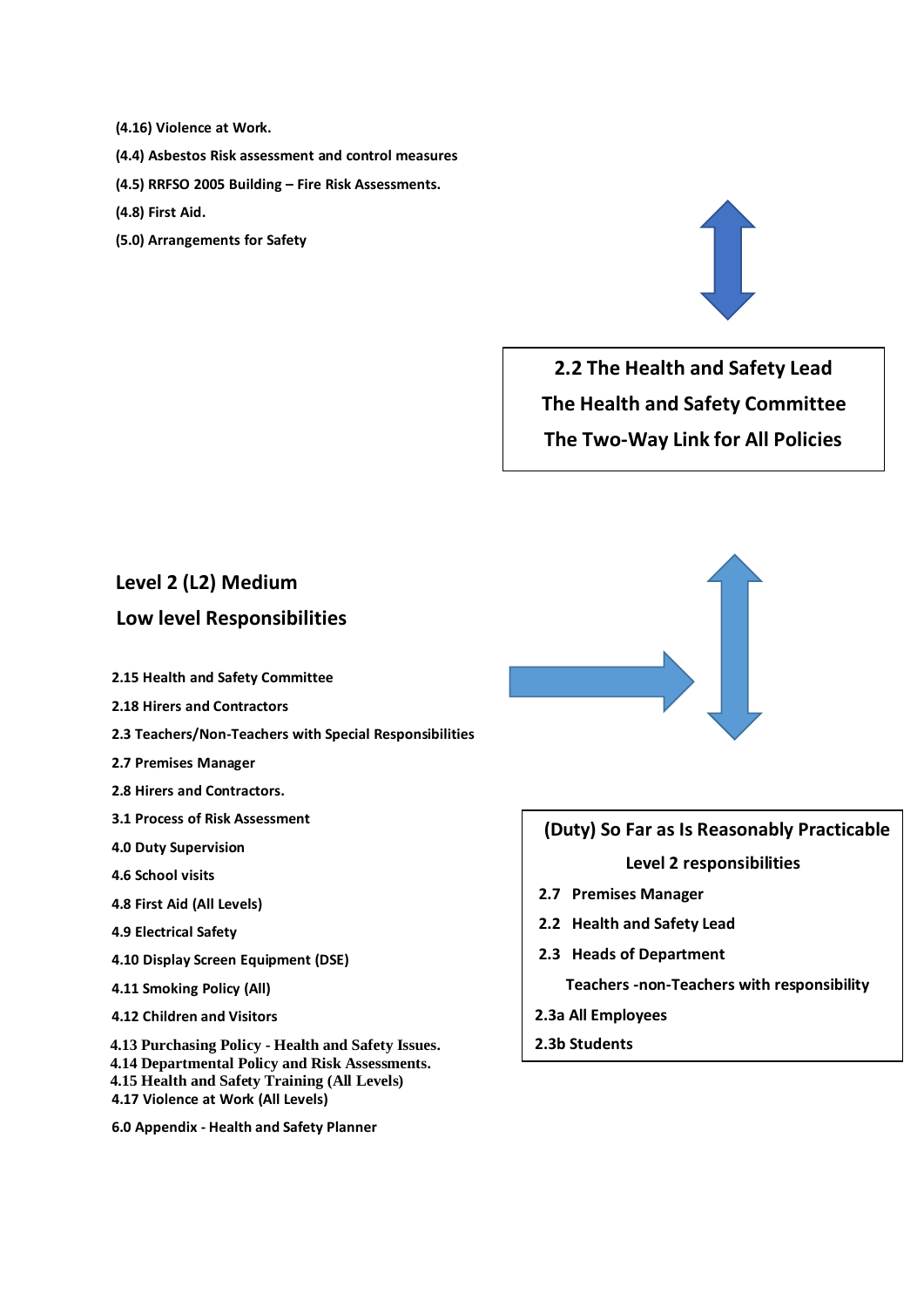## **All Documentation must be entered in The School Health and Safety Management Section in the Facilities and Data Managers Office.**

#### **1.0 Organisation**

#### *INTRODUCTION*

In order to comply with the Statement of Intent, The Robert Napier School's management team will have additional responsibilities assigned to them as detailed in this part of the Policy. Responsibilities are designated in **(section 2)** with level **1 and 2** forming the **Hierarchy of control** regarding all Elements of Health and Safety policy and responsibilities within The Robert Napier School hereafter referred to as **TRNS.**

#### *THE LOCAL GOVERNING BODY*

The Local Governing Body is responsible for ensuring that:

- a) The health and safety arrangement statement is clearly written, supports the implementation of the Trust Policy and promotes a positive attitude towards safety in school for both staff and students.
- b) The Headteacher is aware of his health and safety responsibilities.
- c) Clear procedures are created to assess any significant risks to ensure that safe working practices are adopted.
- d) Sufficient funds are set aside with which to operate safe working practices.
- e) Health and safety performance monitored, failures in health & safety policy or implementation recognised, and policy and procedure revised as necessary.

#### **The following regulations and documents used in the planning arrangements and setting of these arrangements:**

*The Health and Safety at Work Act 1974* (HSW Act 1974) *The Management of Health and Safety at Work Regulations 1999* The RRFSO 2005 (Regulatory Reform Fire Safety Order 2005) *The Reporting of Injuries, Diseases and Dangerous Occurrences Regulations 2013 (RIDDOR) The Safety Representatives and Safety Committees Regulations 1977 Control of Asbestos regulations 2012*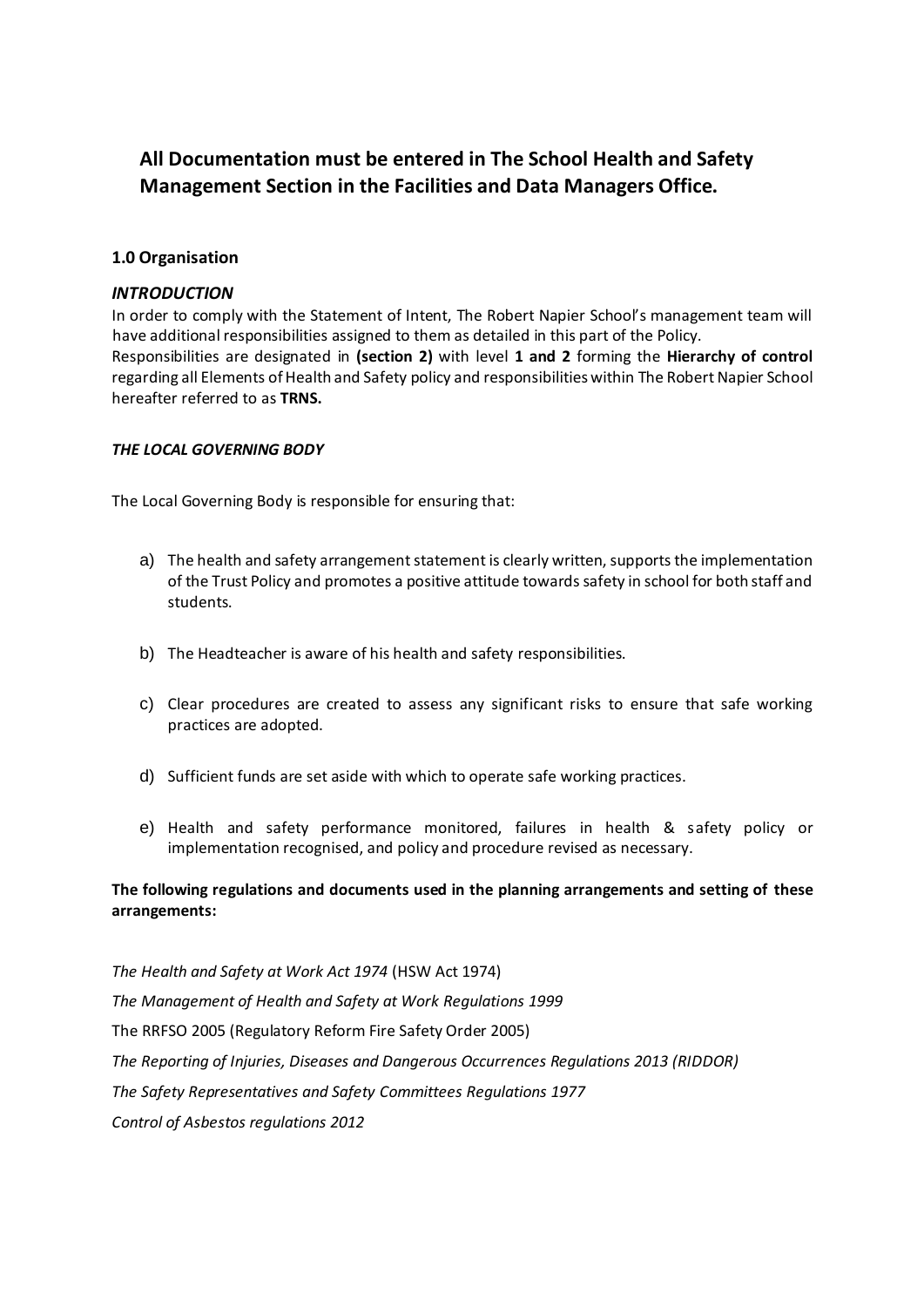#### **Guidance Documents used:**

The DFE - Duties for Schools 2018 – Health and safety Responsibilities

The HSE – HSG65 – The Role of School Leaders- Sensible Health and Safety Management -School trips -Health and safety checklist for classrooms-Incident reporting, common Health and safety myths in schools. Asbestos Management in Schools. Visits and Trips.

ROSPA -School Framework for Policy. CLEAPPS – Science-DT-Art. Departmental policy and risk assessments.

IOSH (Institute of Safety and Health) Physical Education - The Association for Physical Education (AFPE)

### **Statement of Intent**

#### **1.1 Aims**

The Health, Safety and Welfare of Pupils, Staff and visitors at The Robert Napier School is paramount in the construction of these arrangements. Meeting our Statutory Obligation is a minimum. We also have a Moral Obligation to fulfil.

**To Use Sensible Risk Managemen**t – To make learning an enjoyable experience for all is a target. This can't be achieved by creating a Risk-Free Environment. An Element of Risk remains even with control measures in place. Our aims is to:

- Provide a safe and healthy working and learning environment.
- Preventing accidents and work-related ill health.
- Assessing all risks to anyone who could be affected by our curriculum and non-curriculum activities and putting in place measures to control these risks.
- Ensuring safe working methods and providing safe work equipment.
- Providing effective information, instruction, training and supervision.
- Giving special consideration for pupil's staff or visitors, who may have problems restricting their movement within the site such as our VI pupils.
- Consulting with employees and their representatives on health and safety matters.
- Monitoring and reviewing our safety arrangements and prevention measures to ensure they are effective.
- Setting achievable targets and objectives to develop a culture of continuous improvement.
- Ensuring adequate welfare facilities exist throughout the school.
- Ensuring adequate resources are made available for health and safety issues, so far as is reasonably practicable.

Health and safety management procedures **(HSG65**) will be adopted, and responsibilities appropriately assigned, to ensure the above commitments can be met. All Local Governing Body members, staff and students will play their part in its implementation.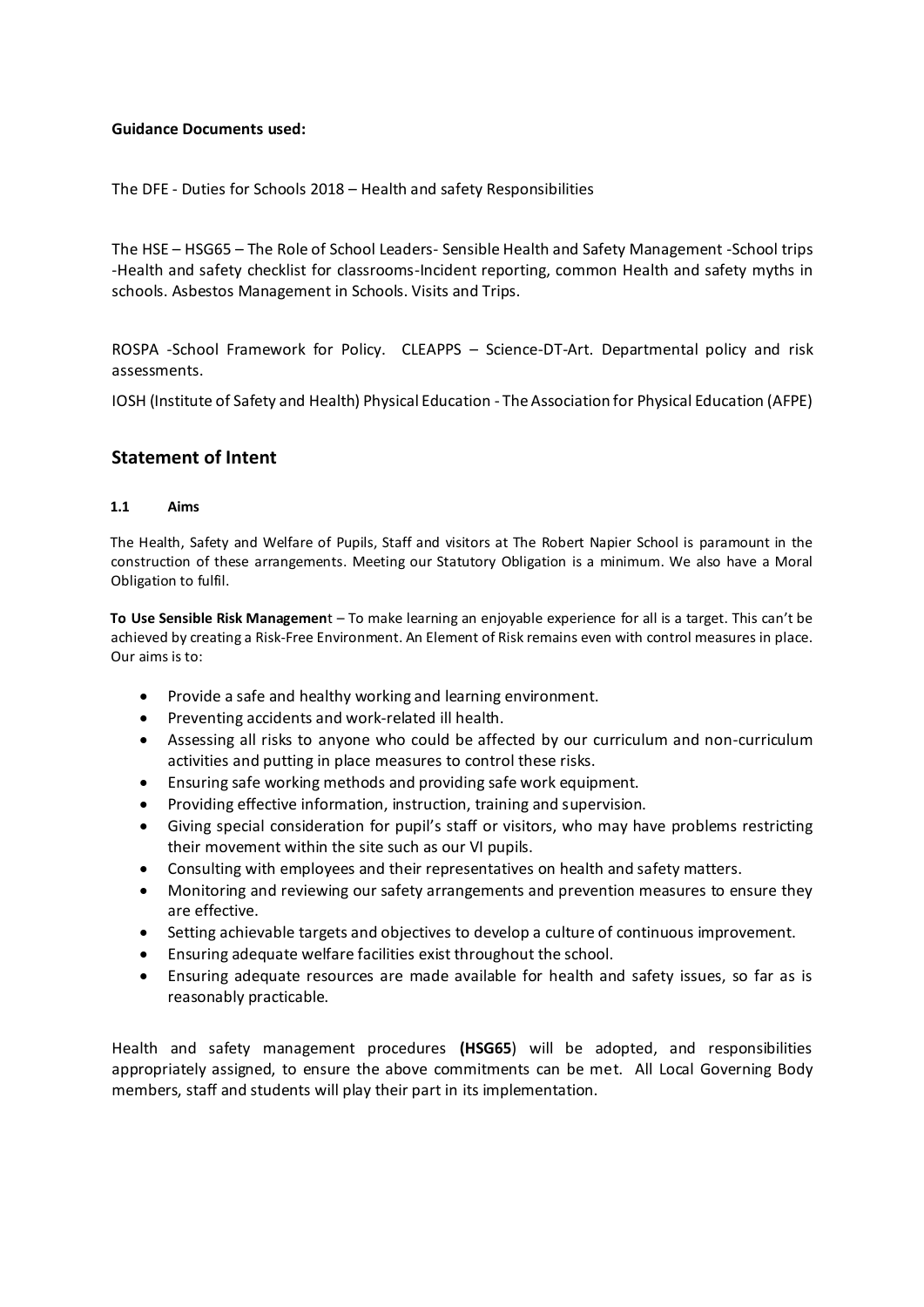Signed (on behalf of the Local Governing Body) ………………………………………………………………………

(Chair of Governors)

## **1.2 Preface**

The following Health and Safety arrangements have been formally adopted by the school's Local Governing Body and conforms to the legal framework set out in the Act and subordinate statutory instruments. However, these arrangements are not definitive and as such should not be taken as an authoritative interpretation of the law. It is formulated with our interpretation of the following:

- *The Health and Safety at Work Act 1974* (HSW Act) gave employers a legal requirement to ensure, as far as is reasonably practicable, the health, safety and welfare of their employees at work. It also requires all staff, including supply staff and contractors working on the school premises, to conduct themselves in a manner in which they pose no risk to their own or any other person's Health and Safety. 'Other persons' includes staff, students, and visitors to the school.
- *The Management of Health and Safety at Work Regulations 1999* requires employers to assess the risks to employees and to decide for their health and safety by effective Hazard controls: The use of HSG 65 is used in the infrastructure of all policy and structure of our organisation.
- *Plan – determine school based arranegemnets, set goals and targets*
- **Do** implement arrangements, introduce training programmes**.**
- **Check** check policy is working, measure performance, analyse.
- Act what have we learnt? Review and improve.
- **The RRFSO 2005** (Regulatory Reform Fire Safety Order Requires the **Responsible Person** must carry out risk assessments identifying hazards and reduce them so far as is reasonably practicable. These undertaken by a competent person annually for each building. **Note** the School was inspected under the order in June 2011 and made many alterations such as the installation of fire hydrants and upgrade of the fire Alarm System.
- The risks covered should, where appropriate, include the need to protect employees from exposure to reasonably foreseeable violence.
- *The Reporting of Injuries, Diseases and Dangerous Occurrences Regulations 2013 (RIDDOR)*  require employers to notify their enforcing authority in the event of an accident at work to any employee resulting in death, major injury or incapacity for normal work for three or more days. N.B. This includes an act of non-consensual physical violence done to a person at work. The HSE Education sheet (revision3) states injuries that are reported as regards pupils.
- *The Safety Representatives and Safety Committees Regulations 1977 (a)* and *The Health and Safety (Consultation with Employees) Regulations 1996 (b)* require employers to inform, and consult with, employees in good time on matters relating to their Health and Safety.
- *Control of Asbestos regulations 2012 - we have a duty to manage Asbestos on our site and have already significantly reduced ACM's.*

Management systems for Health & Safety must be clearly documented and understood by all staff. The school has adopted appropriate and consistent terminology in all our safety documentation as recommended by the Health and Safety Executive. The Local Governing Body recognises that achieving and maintaining high standards of safety requires that the school's management, staff, students, visitors and contractors are aware of and discharge their respective responsibilities.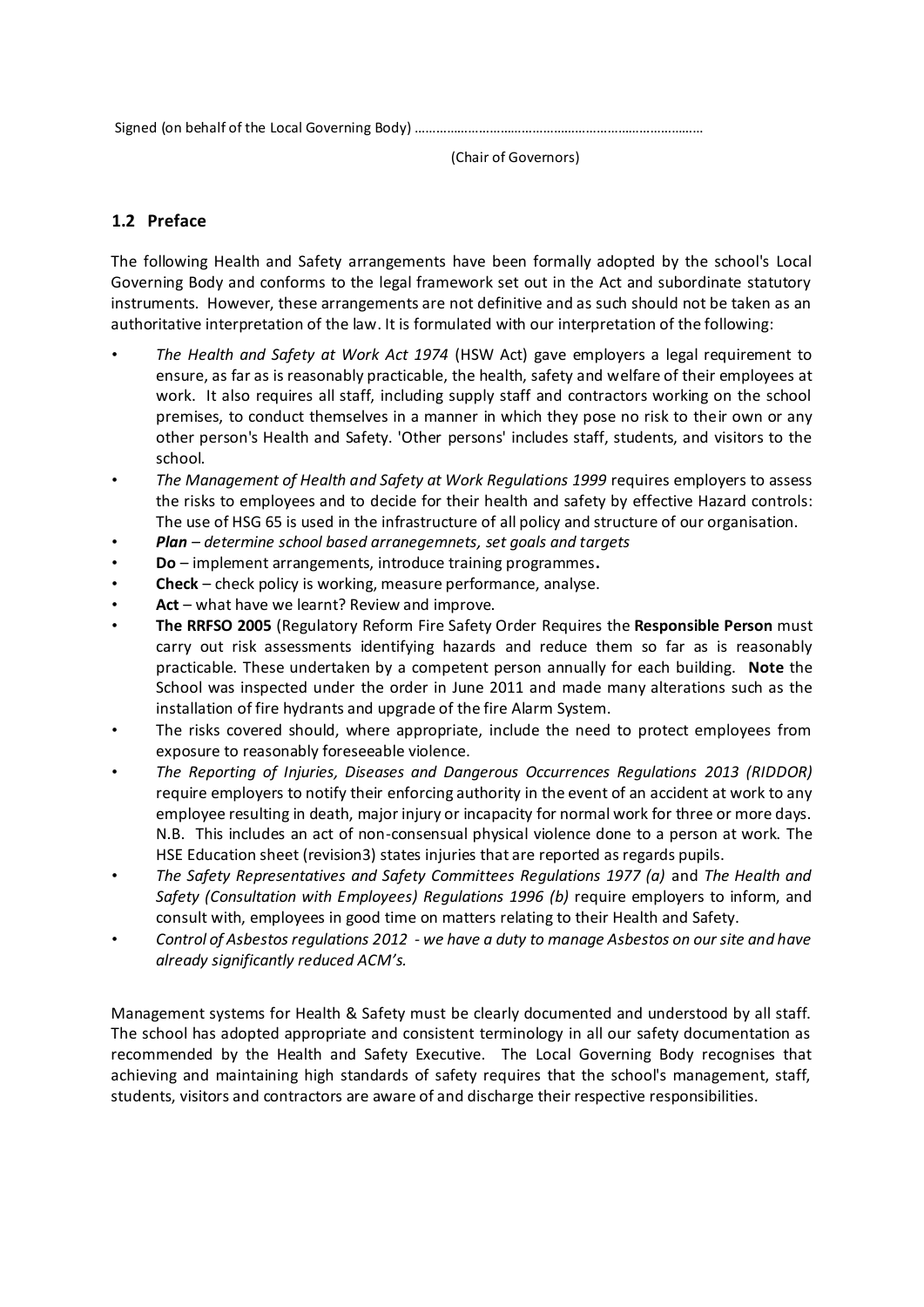#### **2.0 The Health and Safety Roles of Staff (Responsibilities All Levels)**

#### **2.1 The Headteacher (L1)**

*Reporting to the Local Governing Body, the Headteacher has the overall responsibility for ensuring that the Health and Safety Policy and its arrangements are effectively implemented and that proper resources are made available in order to achieve this.* 

- a) He will plan ahead as necessary to make human, financial and other resources available to secure a high standard of health and safety management, taking competent advice on matters of health and safety where relevant.
- b) **He provides the final authority on matters concerning health and safety at work.**
- c) The Headteacher will make decisions on health and safety issues based on a proper assessment of any risks to health and safety, and will ensure the control of those risks in an appropriate manner.
- d) **He delegates specific responsibility for the implementation and monitoring of the Health and Safety Policy to the Health and Safety Lead.**

#### **2.2 The Health and Safety Lead (All Levels)**

 The Health and Safety Lead working in conjunction with TRNS Health & Safety Committee, will advise the Headteacher on health and safety arrangements. Acting for and on behalf of the Headteacher, he has the responsibility for implementing and monitoring the Trust policy and these arrangements, principally through the Heads of Department.

The Health and Safety Lead achieves this by ensuring that:

- a) These arrangements are clearly communicated to all relevant persons.
- b) Appropriate information on significant risks is given to visitors and contractors
- c) Appropriate consultation arrangements are in place for staff and their safety representatives.
- d) All staff are provided with adequate information, instruction and training on health and safety issues.
- e) Additional responsibilities for health, safety and welfare are allocated to specific individuals and they are informed of their responsibilities and have sufficient experience, knowledge and training to undertake them.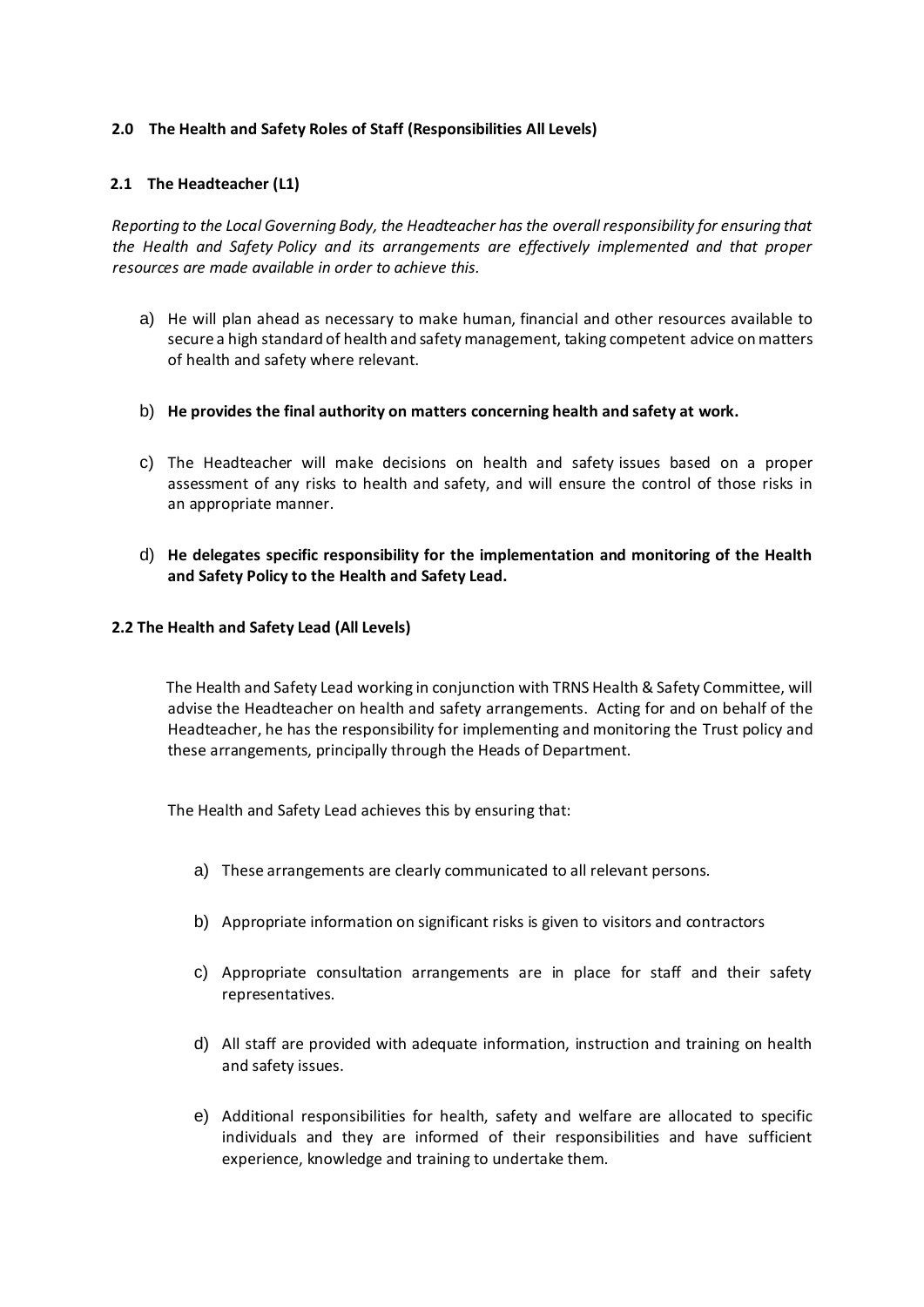- f) Risk assessments of the premises and working practices are undertaken and suitable and sufficient.
- g) Safe systems of work are in place as identified from risk assessments.
- h) Emergency procedures are in place.
- i) Machinery and equipment are inspected and tested to ensure it remains in a safe condition. For example, electrical equipment is tested yearly by a suitably qualified tester (C&G 2377)
- j) Records are kept of all relevant health and safety activities e.g. assessments, inspections, accidents, etc. These are kept by the relevant Head of Department. For example, the Senior Science Technician ensures that all COSHH procedures are followed during experiments. Any issues are brought to the attention of the Health and Safety Lead.
- k) Arrangements are in place to inspect the premises and monitor performance of Health & Safety.
- l) Accidents are investigated and any remedial actions required are taken or requested.
- m) The activities of contractors are adequately monitored and controlled.

A report to the Local Governing Body on the health and safety performance of the school is completed termly. Any accident leading to either a staff member or student being injured, is included in the termly report. The Chair of Governors is informed at the time of the incident. The School undertakes an annual Health Safety inspection from an external party.

## **2.3 Teaching/Non-Teaching Staff holding Positions of special Responsibility (L2)**

This includes the Senior Management Team, Heads of Departments, School office manager/Secretary, and Premises Manager. They must:

- a) Apply the school's Health and Safety Policy to their own department or area of work and be directly responsible to the Headteacher for the application of the health and safety procedures and arrangements.
- b) Develop procedures which identify the key risks in their areas of responsibility and the organisation and arrangements for managing those risks.
- c) Following Health & Safety risk assessments, those holding posts/positions of special responsibility should submit reports to the Headteacher.
- d) Ensure that all staff under their management are familiar with the health and safety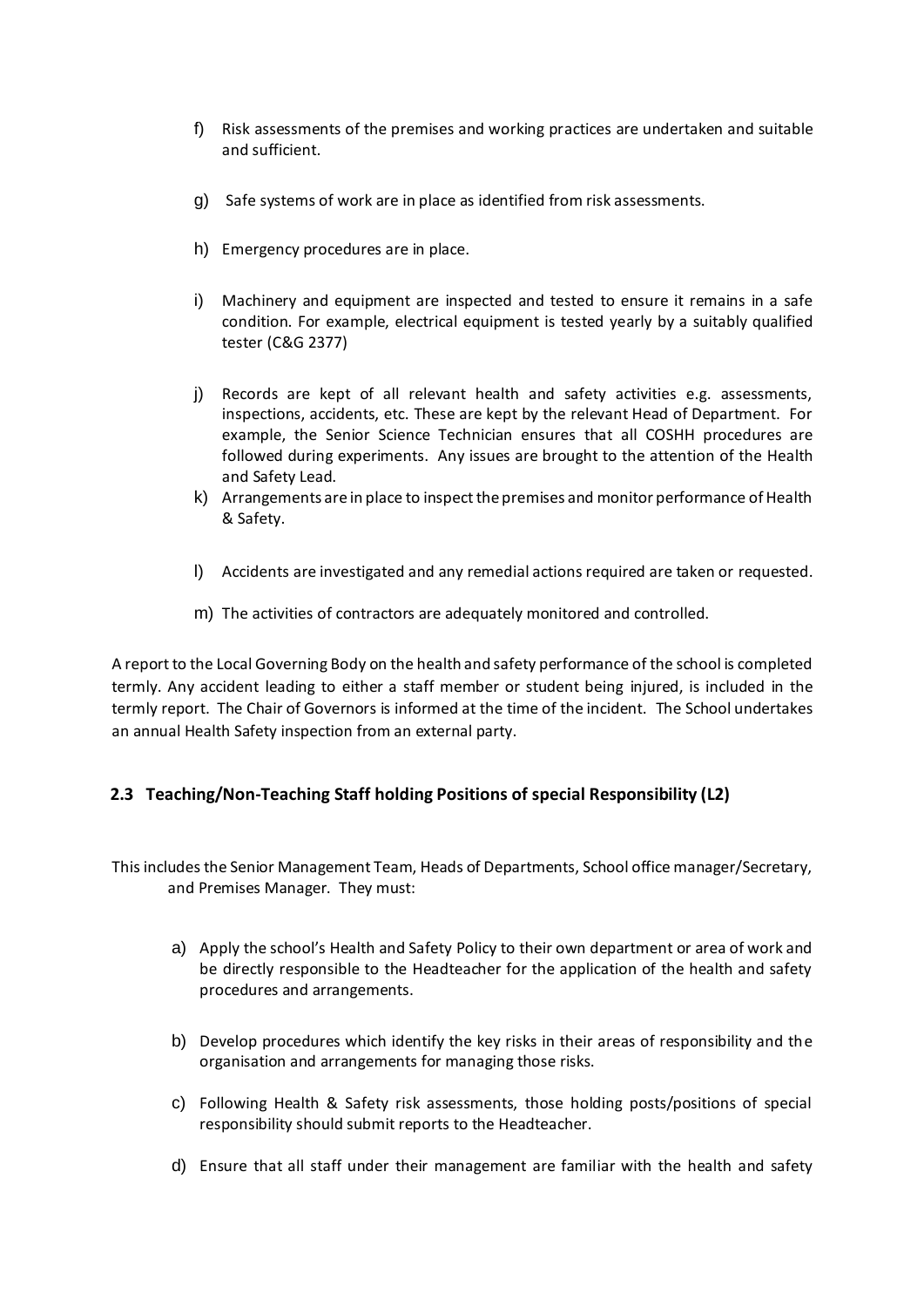procedures for their area of work.

- e) Resolve health & safety issues with their Line Manager.
- f) Carry out regular inspections of their areas of responsibility to ensure that equipment, furniture and activities are safe and record these inspections where required.
- g) Ensure, so far as is reasonably practicable, the provision of sufficient information, instruction, training and supervision to enable other employees and students to avoid hazards and contribute positively to their own health and safety.
- h) Ensure all accidents are investigated and reported appropriately.
- i) Include health and safety in the annual report for the Headteacher.

#### **Class teachers are expected to: (L2)**

- a) Exercise effective supervision of their students and to know the procedures in respect of fire, first aid and other emergencies, and to carry them out.
- b) Follow the health and safety procedures applicable to their area of work.
- c) Give clear oral and written health and safety instructions and warnings to students as often as necessary.
- d) Ensure the use of personal protective equipment and guards where necessary.
- e) Make recommendations to their Headteacher or Curriculum Leader on health and safety equipment and on additions or necessary improvements to plant, tools, equipment or machinery.
- f) Integrate all relevant aspects of safety into the teaching process and, where necessary, give special lessons on health and safety in line with National Curriculum requirements for safety education.
- g) Ensure that personal items of equipment (electrical or mechanical) or proprietary substances are not brought into the school without prior authorisation. The item can then be tested, if necessary, by an appropriately qualified person. For example, PAT testing of electrical equipment via the Head of Department.
- h) Regularly check their classrooms for potential hazards and report any observed to the Premises manager.
- i) Report all accidents, defects and dangerous occurrences to the Headteacher or H&S Lead.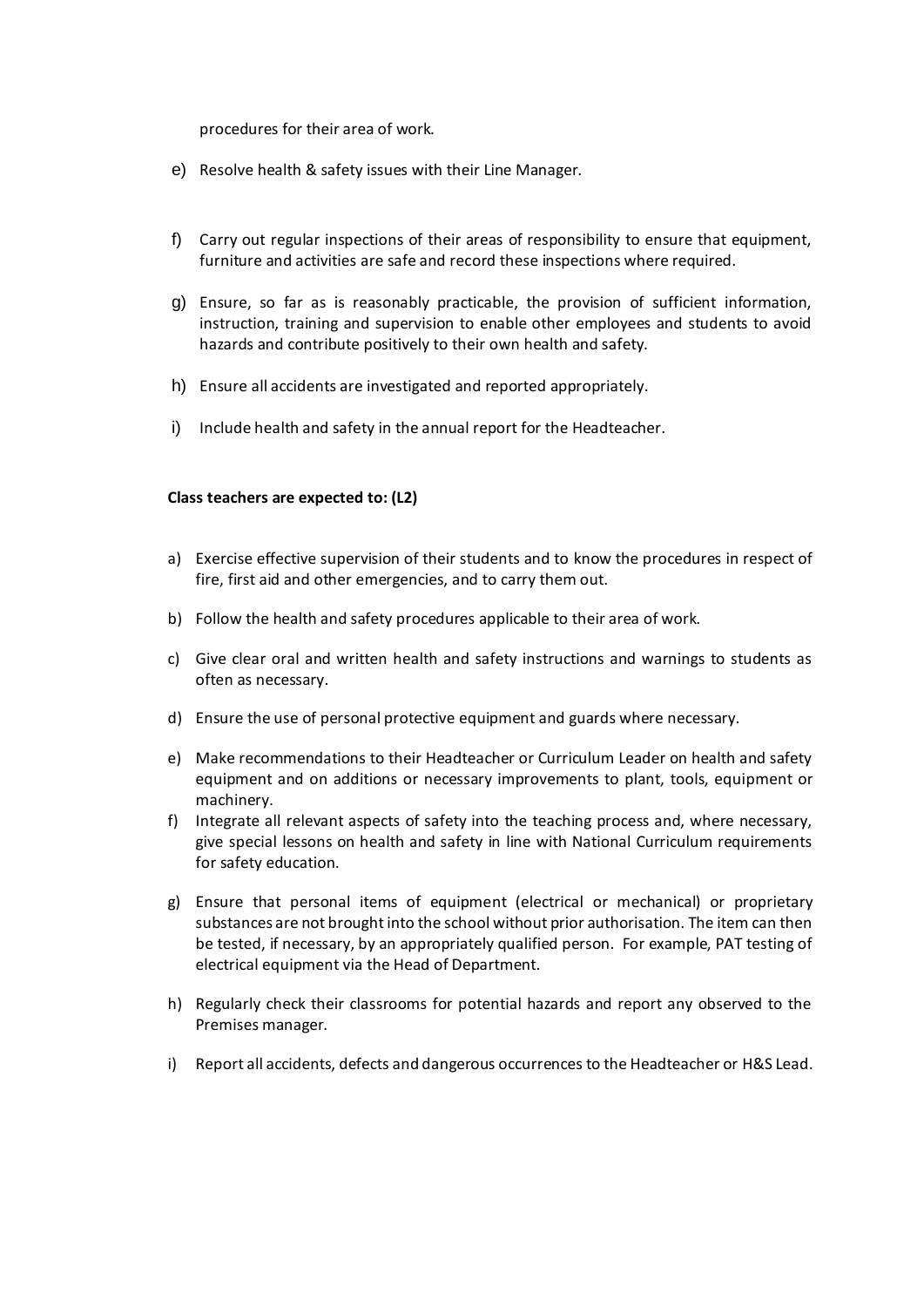#### **2.3a All Employees are expected to (L2)**

Act in the course of their employment with due care for the health, safety and welfare of themselves, other employees and other persons.

- a) Observe all instructions on health and safety issued by the Local Governing Body, The Robert Napier School or any other person delegated to be responsible for a relevant aspect of health and safety.
- b) Act in accordance with any specific H&S training received.
- c) Report all accidents and near misses in accordance with current procedure.
- d) Know and apply emergency procedures in respect of fire, first aid and other emergencies.
- e) Co-operate with other persons to enable them to carry out their health and safety responsibilities.
- f) Inform their Line Manager of all potential hazards to health and safety, in particular those which are of a serious or imminent danger.
- g) Inform their Line Manager of any shortcomings they identify in the Robert Napier School's health and safety arrangements.
- h) Exercise good standards of housekeeping and cleanliness.
- i) Co-operate with the appointed/elected Safety Representative(s) and the Enforcement Officers of the Health and Safety Executive.
- j) When authorising work to be undertaken or authorising the purchase of equipment, ensure that the health and safety implications of such work or purchases are considered.

#### **2.3b Students in Accordance with their age and aptitude are expected to (All Levels)**

- *a)* Exercise personal responsibility for the health and safety of themselves and others.
- b) Observe standards of dress consistent with safety and/or hygiene.
- c) Observe all the health and safety rules of the school and in particular the instructions of staff given in an emergency.
- d) Use and not wilfully misuse, neglect or interfere with things provided for their health and safety.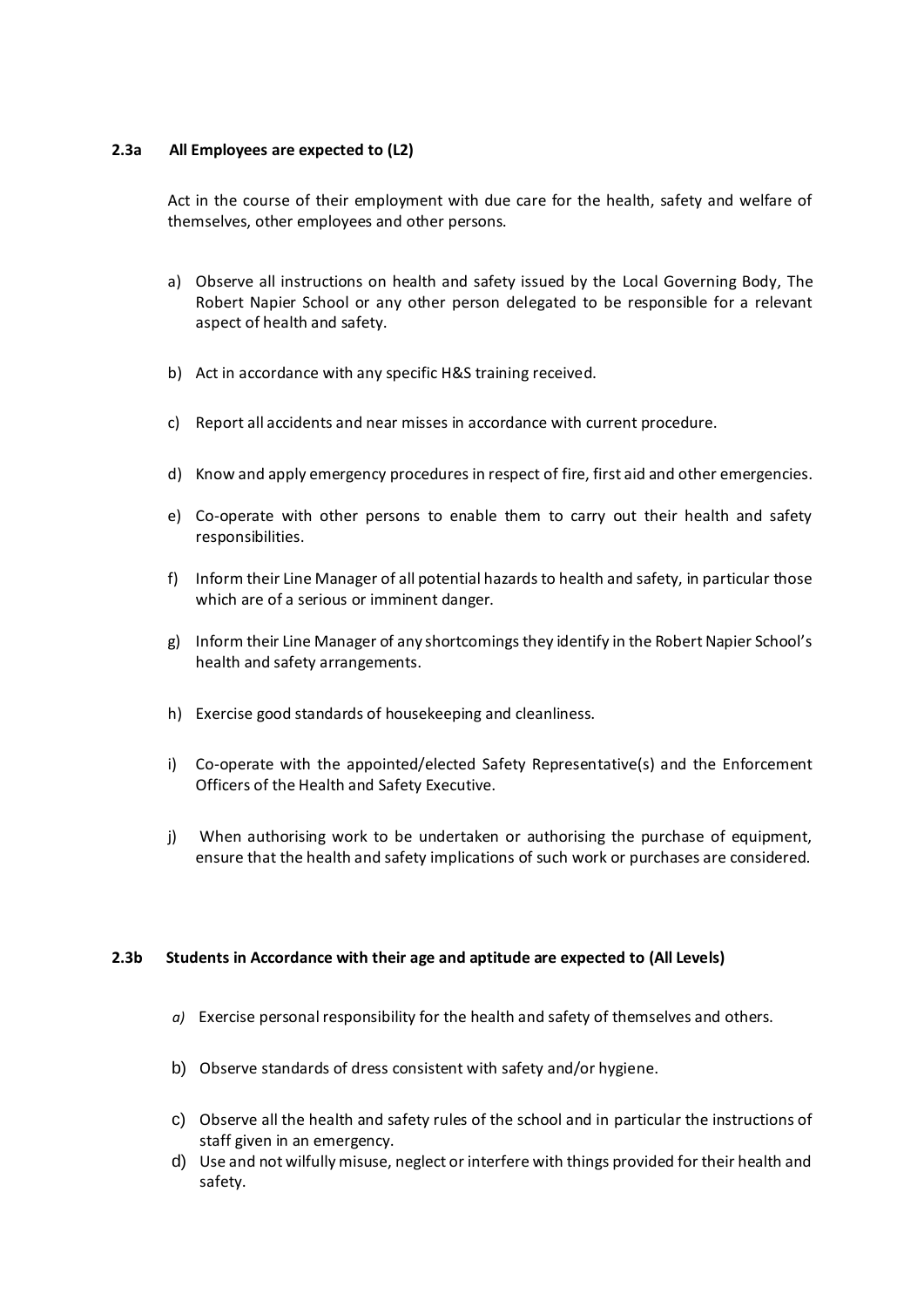#### **2.4 Obligation of the Kitchen Manager (Contractor) (L1)**

The Kitchen Manager is responsible for the safe operation of the catering facilities and must:

- a) Be familiar with the Trust Health and Safety Policy and the School Arrangements.
- b) Prepare risk assessments for all catering activities.
- c) Ensure that all kitchen staff are instructed and informed to work in accordance with these documents.
- d) Inform the Premises Manager or Headteacher of any potential hazards or defects.
- e) Be familiar with the current Food Safety legislation and the implications so far as the school is concerned.

#### **2.5 The Health and Safety Committee -Terms of Reference**

#### **Purpose**

*The Safety Representatives and Safety Committees Regulations 1977 (a)* and *The Health and Safety (Consultation with Employees) Regulations 1996 (b)* require employers to inform, and consult with, employees in good time on matters relating to their Health and Safety. To promote co-operation between employer and employees in investigating, developing and implementing measures to ensure the health and safety at work of all employees The Local Governing Body and the Headteacher, have established a Health and Safety Committee which meets a minimum of two times per year. The Health and Safety Committee reports to the Headteacher/Local Governing Body as requested.

**To raise the general standards of Health and Safety Management across the Directorate and to strive for "best practice " To improve the Health and Safety Culture at TRNS.** 

#### **Function**

- To monitor and implement school policies and initiatives, ensuring that the necessary systems, including training and other resources, are in place for effective health and safety management
- To receive regular reports on health and safety inspections and safety audits
- To receive, examine, and monitor incidents, and violence reports and to identify associated trends; to report to the Headteacher on unsafe and unhealthy conditions and practices, together with recommendations for corrective action
- To ensure that managers are clear in their duties in relation to safety rules and regulations, prescribed procedures and the Health and Safety Policy Statement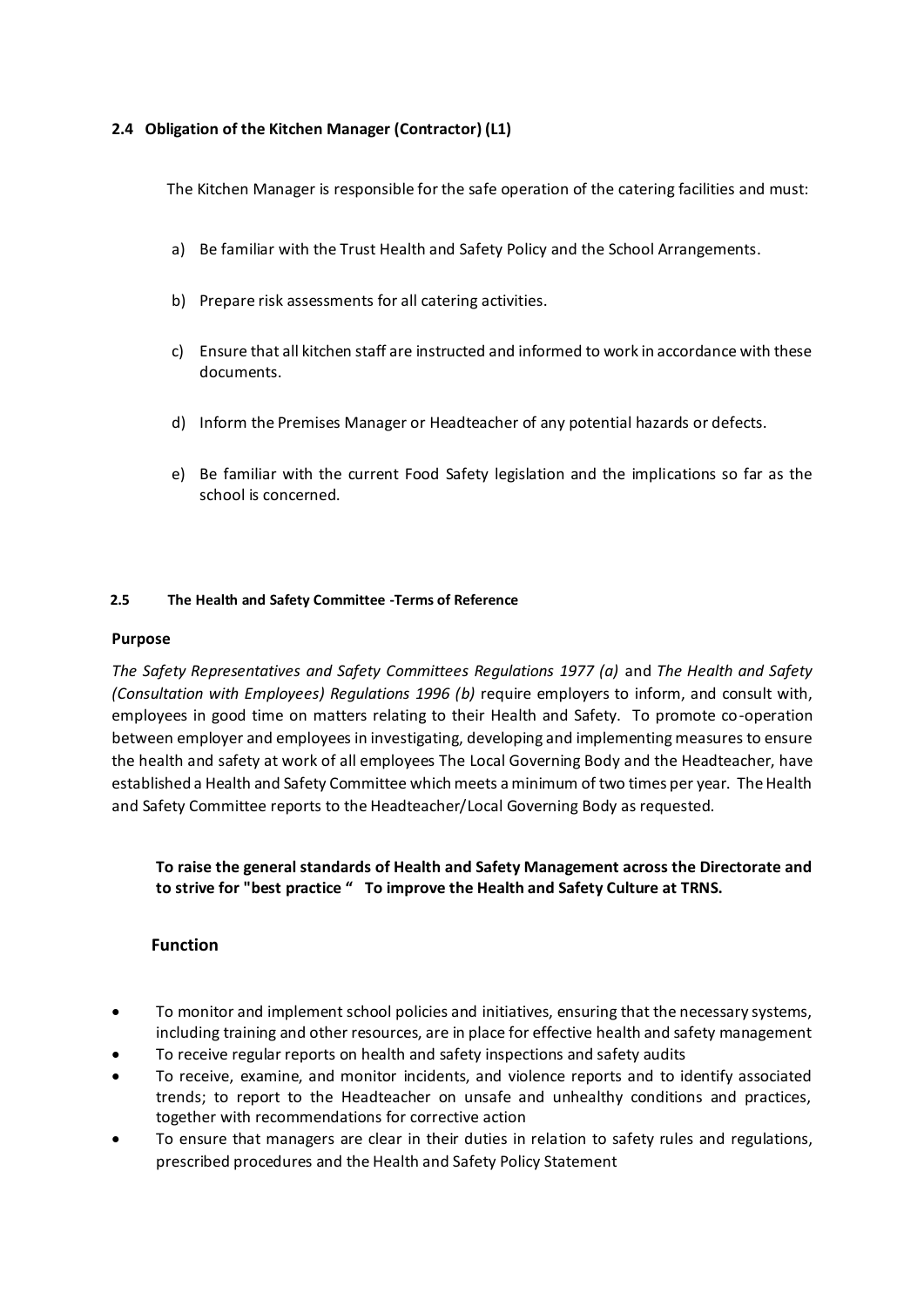- To ensure advice and support is available to managers on all areas relating to the Health, Safety and Welfare of all employees
- To ensure that consultation takes place with recognised Trade Unions and their Health and Safety Representatives on all matters relating to Health, Safety and Welfare issues
- To provide a forum for the two-way exchange of information on Health and Safety issues and the sharing of good practice.

#### **2.6 Constitution of Safety Committee (L2)**

The school Health and Safety Committee will initially once a term with further meetings arranged as may become necessary from time to time. Representatives on this committee should incorporate all appropriate areas of work or special hazards from both sites and all safety representatives (appointed by accredited trade union or staff association) also have a place on the committee. The committee constitution shall consist of 8-10 members plus the chairperson and shall include the following representative members:

*Paul Barrett Premises Manager- Grad Iosh (Chairman) Kym Freeborn - Facilities and Data Manager and Financial representative TRNS (Minutes) Mike Walsh (Head of PE) Jackie Trice (Head Science Technician) Becky Watts (for DT) Jess Thorne (Union Rep) Matthew Wells (Staff Governor) Donna Bingham (fire Warden) Jane Dunnett (SLT) Alison Bovis Financial representative for the Trust*

#### **2.7 The Premises Manager (All Levels)**

This person is responsible for the day to day co-ordination of the school's Health and Safety arrangements to include:

- regular inspections and risk assessments
- liaising with contractors
- initiating action on reported hazards and accidents
- fire and emergency procedures
- maintaining an accurate record of completed training on Health and Safety issues for current staff
- temporary, part-time and supply staff must be informed of their responsibilities and the school's agreed policy **prior** to the commencement of their duties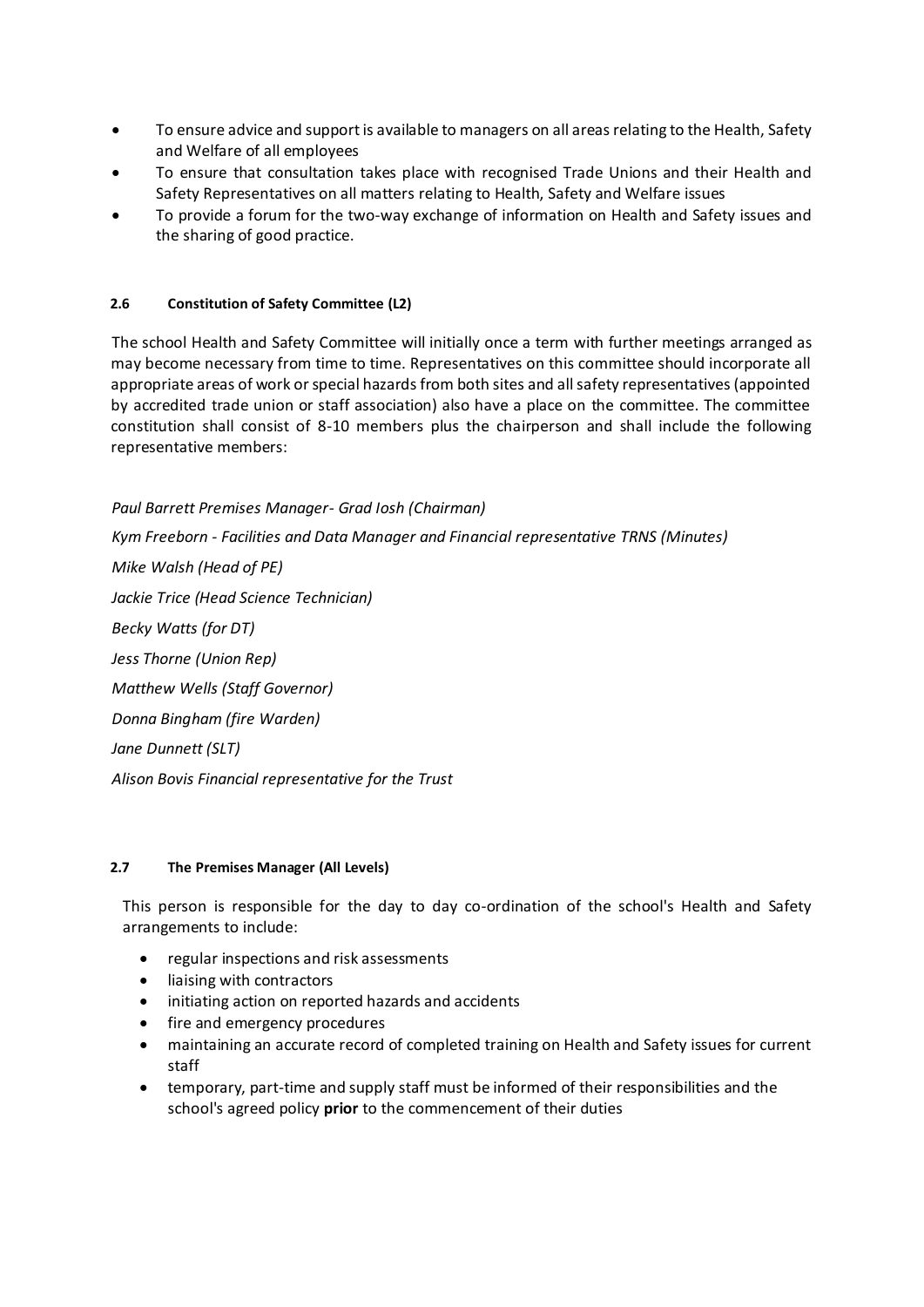#### **2.8 The Cleaners and Site Team (L2)**

- To follow instruction from the Working at height -manual handling and COSHH Risk Assessments., relevant to their work.
- To continue reporting any Issues that may affect safety on the premises, through The Facilities Data Manager or Premises Manager.

#### **2.9 Hirers, contractors and others (L2)**

This section refers to use of the school premises/facilities for activities not under the direction of the Headteacher, e.g. for activities outside of normal school hours. In such cases the principal person in charge of the said activities will have responsibility for safe practices and must comply with the requirements of this section – this is the case even if the organiser of that activity is an employee. The Local Governing Body will carry out its responsibility for the control of premises/facilities by taking all reasonable steps to ensure that such persons are competent and determined to comply with statutory and advisory safety requirements and this Policy.

- 1. All hirers must have sufficient Third-Party Liability insurance to satisfy the Local Governing Body's requirements.
- 2. All hirers, contractors and others using the premises/facilities, must:
	- Be familiar and comply with this Policy and all Local Governing Body safety directives. N.B. A statement pertaining to relevant Health & Safety issues accompanies any application for a letting
	- take reasonable care of their own Health & Safety and that of any other persons who may be affected by their acts or omissions at work – including their own employees and the school's staff or students
	- obtain the Local Governing Body's written permission to bring any equipment onto the school premises
	- respect any capacity figures detailed on the letting's documentation
	- be competent to perform the tasks being undertaken and ensure that the school has supplied them with the information they require about the work and the environment they will be working in
	- Report any student's bad behaviour to teaching staff so that the matter can be dealt with in accordance with the school's discipline policy.
- 3. All hirers, contractors and others using the premises/facilities, must not:
	- alter fixed installations
	- interfere with or remove fire/safety notices or equipment
- 4. The Headteacher or his representative must take immediate appropriate action if the contractor creates a hazard and refuses to eliminate it or reduce it to a safe level. This may require the suspension of the work/contract and a request for the contractors to leave the premises.

**Note)** Section 3(1) of the HSWA 1974 Duties to Others- It shall be the duty of every employer to conduct his **(**undertaking in such a way as to ensure, so far as is reasonably practicable, that persons not in his employment who may be affected by his work, are not exposed to risks to their health or safety.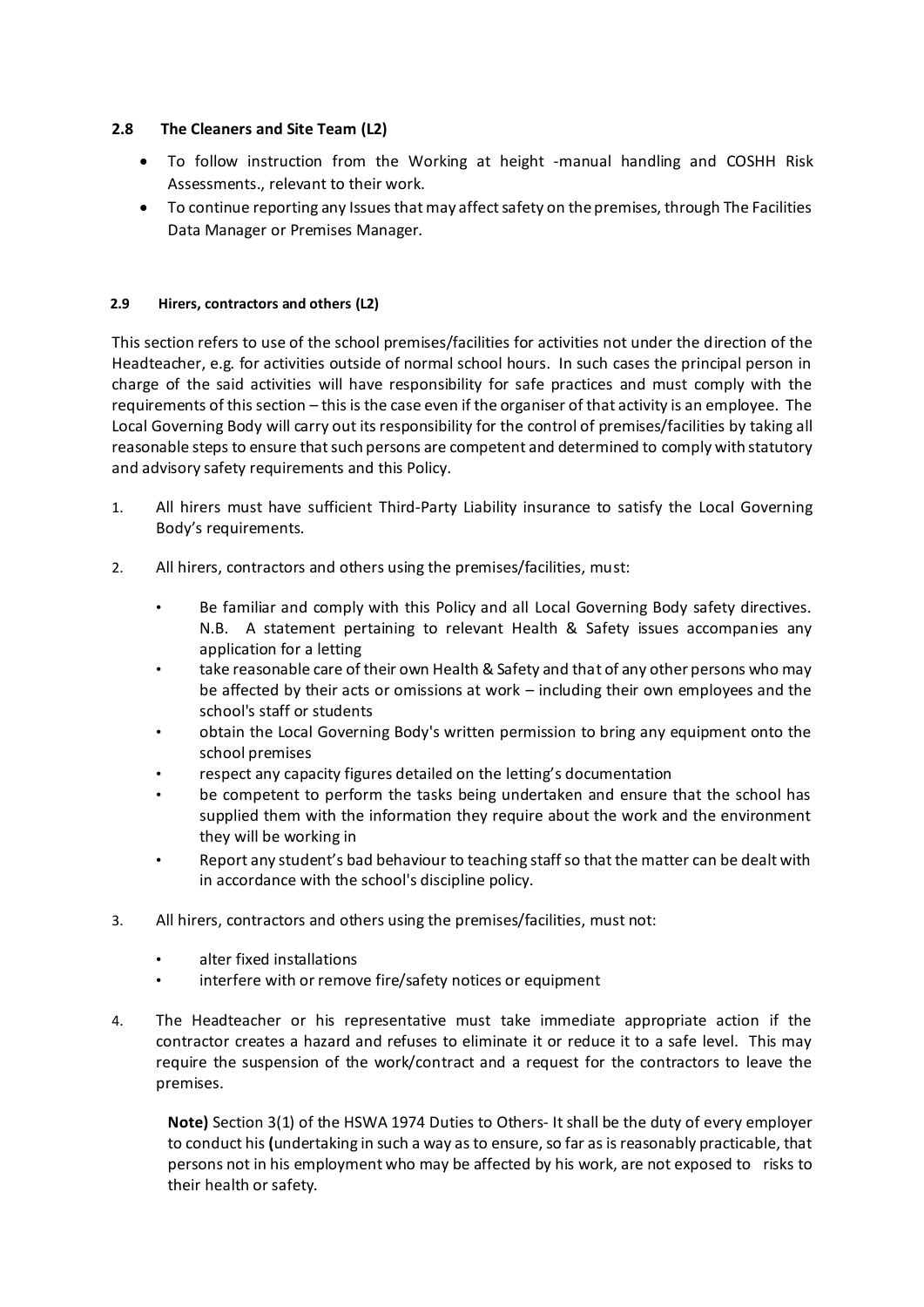#### **3.0 The Management of Health and Safety**

#### **How we assess the risks at TRNS (All Levels)**

- **[Identify the hazards](http://www.hse.gov.uk/risk/identify-the-hazards.htm)**
- **[Decide who might be harmed and how](http://www.hse.gov.uk/risk/decide-who-might-be-harmed.htm)**
- **[Evaluate the risks and decide](http://www.hse.gov.uk/risk/evaluate-the-risks.htm) on precautions**
- **[Record your significant findings](http://www.hse.gov.uk/risk/record-your-findings-and-implement-them.htm)**
- **[Review your assessment and update if necessary](http://www.hse.gov.uk/risk/review-your-assessment.htm)**

#### **3.1 The process of Risk Assessment the Hierarchy of Control Measures (L2)**

**Elimination** – if possible, avoid the risk altogether- For example do the work in a different way

**Substitution** - you could substitute a dangerous product or tool for one, which is less dangerous

**Control** the risk at source - For example using manual handling aids when lifting heavy objects; fitting local exhaust ventilation to dusty processes; mechanising the process so the person is separated from the hazard; changing the system of work to one which involves less manual handling

**Education and Training** – ensure that teachers, pupils and other staff are aware of the risk and know what they must do, for example by giving toolbox talks on health issues, or during induction training

**Personal Protective Equipment** – this should only be used as a last resort as it is the least reliable form of protection. Where PPE is provided, it should be made available free of charge; suitable for the individual; provided with suitable storage and cleaning arrangements and regularly checked to make sure it is in good condition

**3.2 Controls and Actions** – with control measures in place, Risk Assessments commissioned organised-coordinated and regularity monitored, improvements made. This following the Plan – Do - Check -Act cycle in action. Any change of measures or control recorded and the people at risk informed.

**All staff shall be given The HSE checklist for classrooms to complete, giving a foundation to Assessment construction, identifying hazards and recommending risk control.**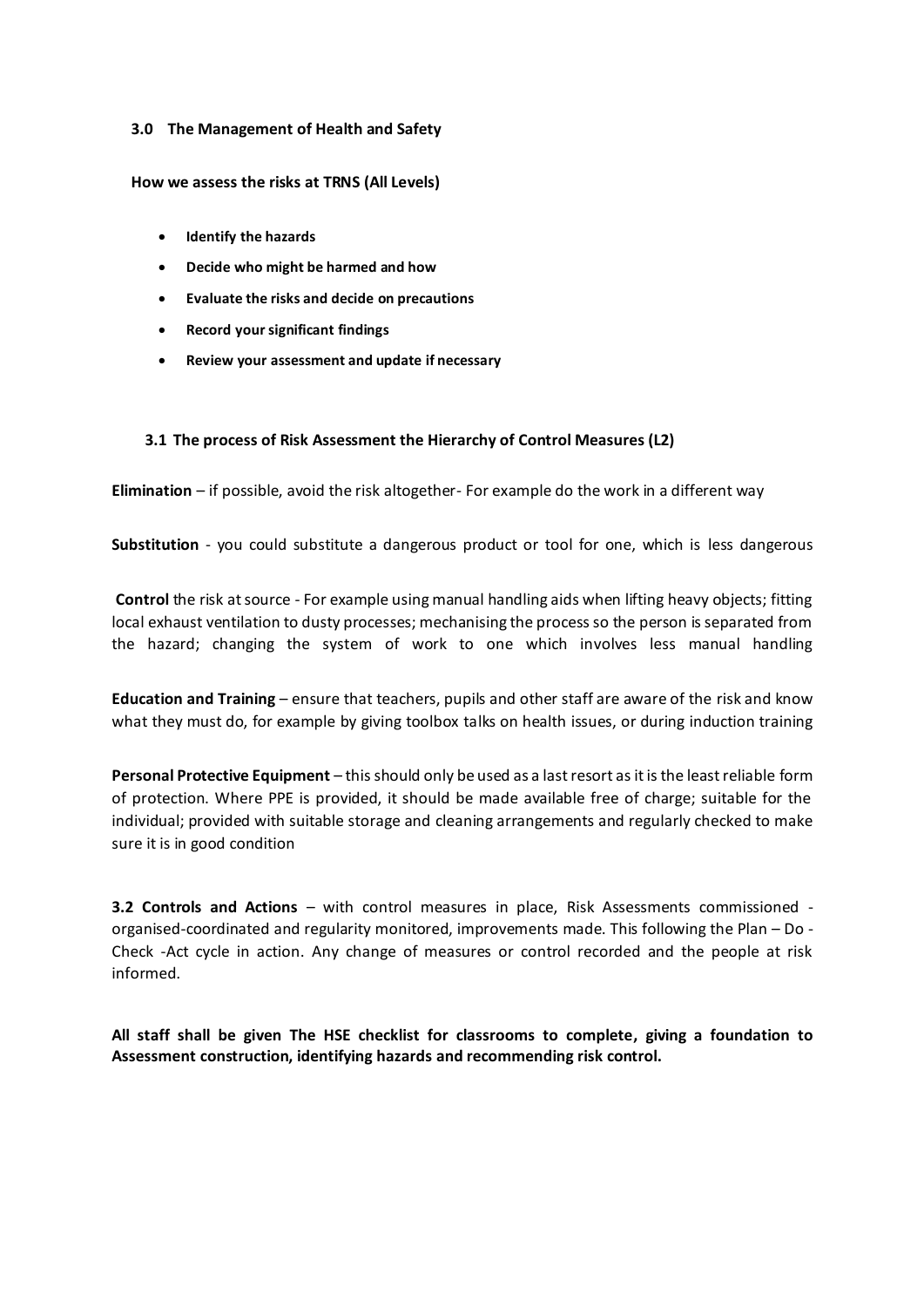#### **3.2 Monitor, Evaluate and Act on findings. (L1)**

To monitor and evaluate the implementation and effectiveness of the school's Health and Safety policy and risk assessments and related preventative actions, we consult employees or their representatives. The incident log is used as a major source of information, as are informal discussions with staff during inspections of the premises.

Whenever possible, evaluation and monitoring should be carried out using quantifiable indicators e.g.

- the frequency and cost of incidents, verbal abuse, assault, intrusion, arson, theft and vandalism at the school
- the numbers of teaching, non-teaching staff and governors trained in Health and Safety issues
- How much of the school budget is allocated to Health and Safety?
- how any specific Health and Safety grant has been spent
- the timing and frequency of Health and Safety reviews
- details of any bodies from whom Health and Safety advice has been or will be sought
- action taken by the school to improve Health and Safety
- Details of any recent significant incidents, e.g. assaults on staff or students, theft, vandalism, arson, etc. N.B. Staff and students are encouraged to report incidents of crime and violence which they have experienced, and the school has tried to develop an ethos of problem sharing
- Act when control measures are no longer suitable and sufficient

N.B. A distinction should be made between those incidents occurring on the school premises and those occurring just outside the school grounds. Consideration should also be given to the likelihood of incidents being repeated.

#### **4.0 Special Areas for Consideration (All Levels)**

#### **4.1 Duty Supervision**

Members of staff are allocated specific duties to be undertaken before school, during morning and lunchtime breaks and after school.

#### **4.2 Students taking medicines**

Specific regulations and guidance is provided for all parents at the time of students' entry to the school roll. These are managed by the school's Student Welfare Officer.

#### **4.3 Areas of Special Risk**

The school will follow appropriate guidance issued in relation to the use of equipment or substances or the performance of activities recognised as being of special risk. The need for training in the use of equipment perceived to constitute a risk and the need for regular servicing and maintenance is acknowledged. The following areas/activities are recognised as potentially requiring additional attention in relation to management of health and safety and should all have their own safety codes:

- Design Technology, Food Technology and Art
- **Science**
- P.E. and Performing Arts (Dance/Drama)
- ICT
- The VI Unit

**CLEAPPS- COSHH - DT and Science**

**AFPE – Physical Education**

**PEEPS – VI**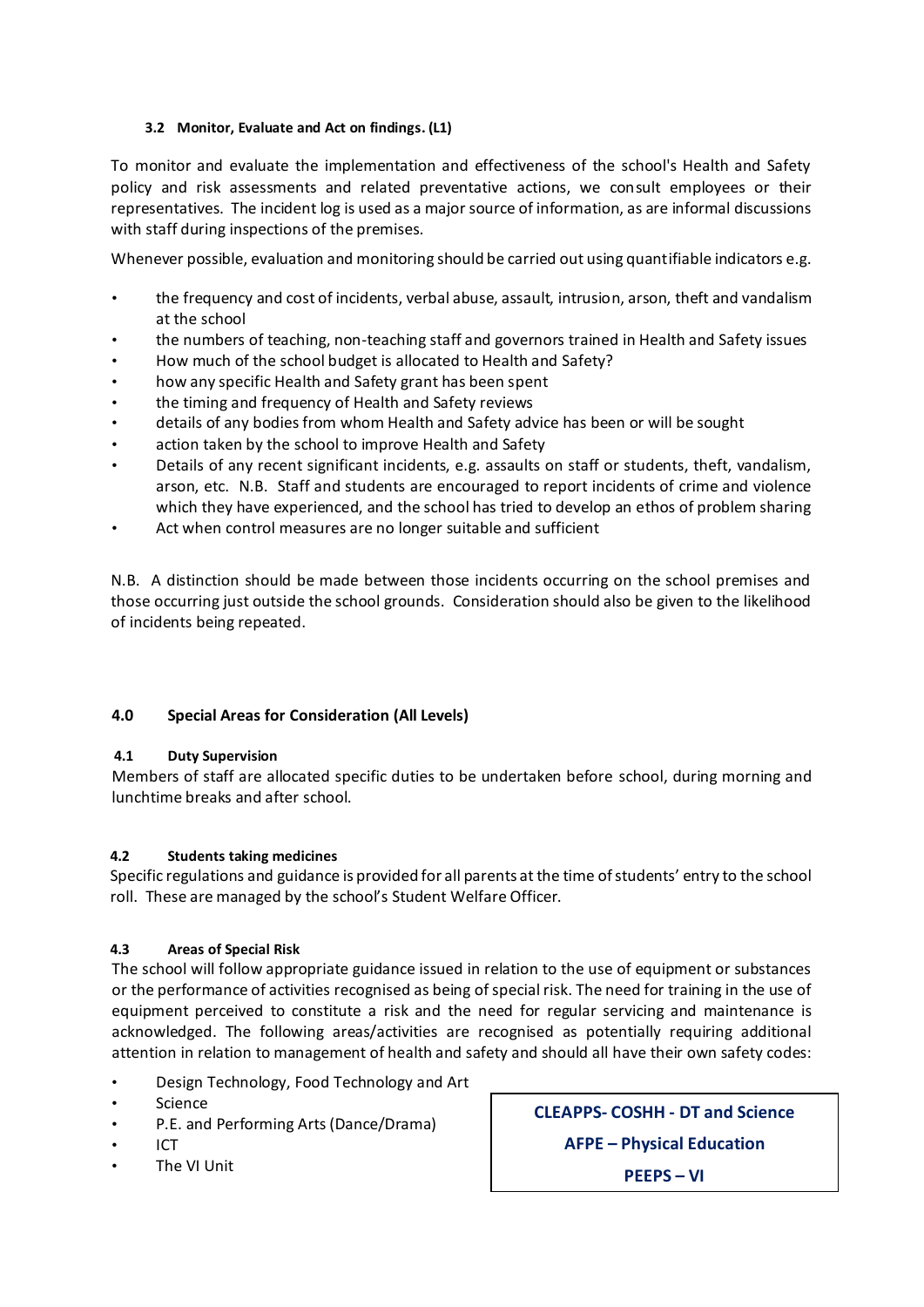#### *Inclusion*

TRNS School complies with the policy for Inclusion and all teaching and support staff should be familiar with this policy and supporting guidance.

The Headteacher is responsible for ensuring that there are adequate facilities and support staff to ensure the health, safety and welfare of any student with SEN.

All teaching and support staff must be given any information about a student's needs and receive such training as is necessary for them to be able to support the student's learning, social and personal needs.

The SENCO and curriculum leaders must ensure that all risk assessments for curriculum activities are adapted as necessary to ensure the safety of any student

#### **4.4 The Control of Asbestos (L1)**

The School has taken measures and removed ACMS from all roof spaces. The small amount that is left is on the register, inspected regularly and a risk Assessment that complies with the control of **Asbestos Regulations 2012.**

#### **4.5 Fire Compliance with RRFSO 2005 (L1)**

The Headteacher (The Responsible Person) must make sure suitable and sufficient Risk Assessments are carried out on all buildings and significant findings and Risks Eliminated or Reduced as recommended within the order.

#### **4.5a Emergency Plans (L1)**

The Health and Safety Lead is responsible for emergency plans to cover all foreseeable major incidents. In undertaking this work due regard has been given to:

- the three principles of:
	- I. saving lives
	- II. preventing
		- injury
	- III. minimizing loss

This later sequence of principles is hierarchical and determines the priorities of the school and the local emergency services, e.g. in the event of an evacuation due to a fire alarm, students leave their bags in the classroom as these can form hazards and congestion in corridors and on the stairs. The safest action for the property in the bags is clearly to allow the students to carry them but this is deemed to be subservient to the need to prevent injury.

The emergency plans have been formally agreed by the Local Governing Body and are rehearsed regularly by staff and students.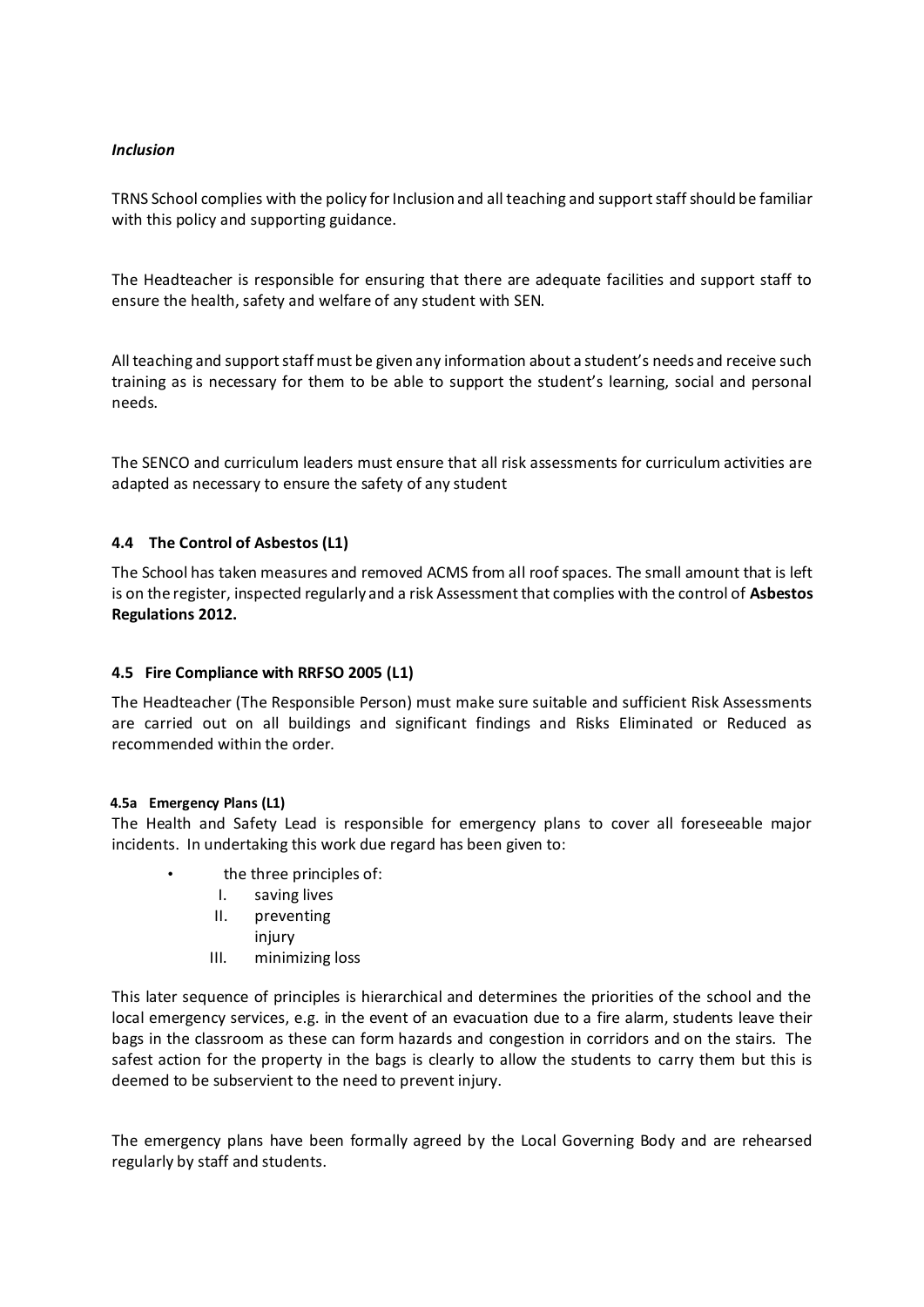Full details of the evacuation procedures are in the Staff Handbook.

#### **4.5b Student illness (L2)**

In the case of students, parents are asked to provide an emergency contact number and to alert the school of any known health problems, e.g. diabetes, asthma etc. This record is kept electronically in the school's MIS. In the event of serious illness an ambulance will be called, parents contacted and asked to meet their child at the hospital.

#### **4.6 School visits and 'off site' activities. (L2)**

The Local Governing Body will comply with DfE guidance on 'off site' visits or activities - particularly:

- the conduct of outdoor pursuits
- the use of mini-buses and coaches
- residential and trips abroad

#### **4.7 Reviewing this Health & Safety Policy (L1)**

The Local Governing Body reviews and approves these arrangements bi-annually in line with the review of the Trust Board. The Local Governing Body will review these arrangements more frequently should the need arise, e.g. on the publication of new regulations or on the receipt of new documentation from the DfE.

#### **4.8 First Aid Cover All Levels**

The following principles apply to the provision of First Aid:

- 1. The arrangements for first-aid provision will be adequate to cope with all foreseeable major incidents
- 2. Incidents will be dealt with in the House Offices or Front office and appropriate action taken. Any cuts and abrasions must be dealt with in accordance with the 'HIV preventative protocol'
- 3. A record must be made of all incidents which require first aid to be administered to a member of staff, student or other person - either on these premises or engaged in activities sponsored by the school (including visits). This applies to every case where first aid is given whether from a remote first aid location
- 4. Adequate and appropriate first-aid provision will form part of the arrangements for all out of school activities. All groups will have a qualified first aider with them and so the first aid pack will be comprehensively stocked
- 5. The number of certificated first-aiders will always be at least that number required by law. All such staff will be trained in first-aid to a basic, minimum level of competence

The names of the school's qualified First Aiders are displayed on the notice board in the staff room, school office and the House Offices.

First Aid supplies are kept in the Osprey Office and it is the responsibility of the Senior First Aider to ensure that stocks of supplies are kept up to date.

All staff must be familiar with the school arrangements for First Aid.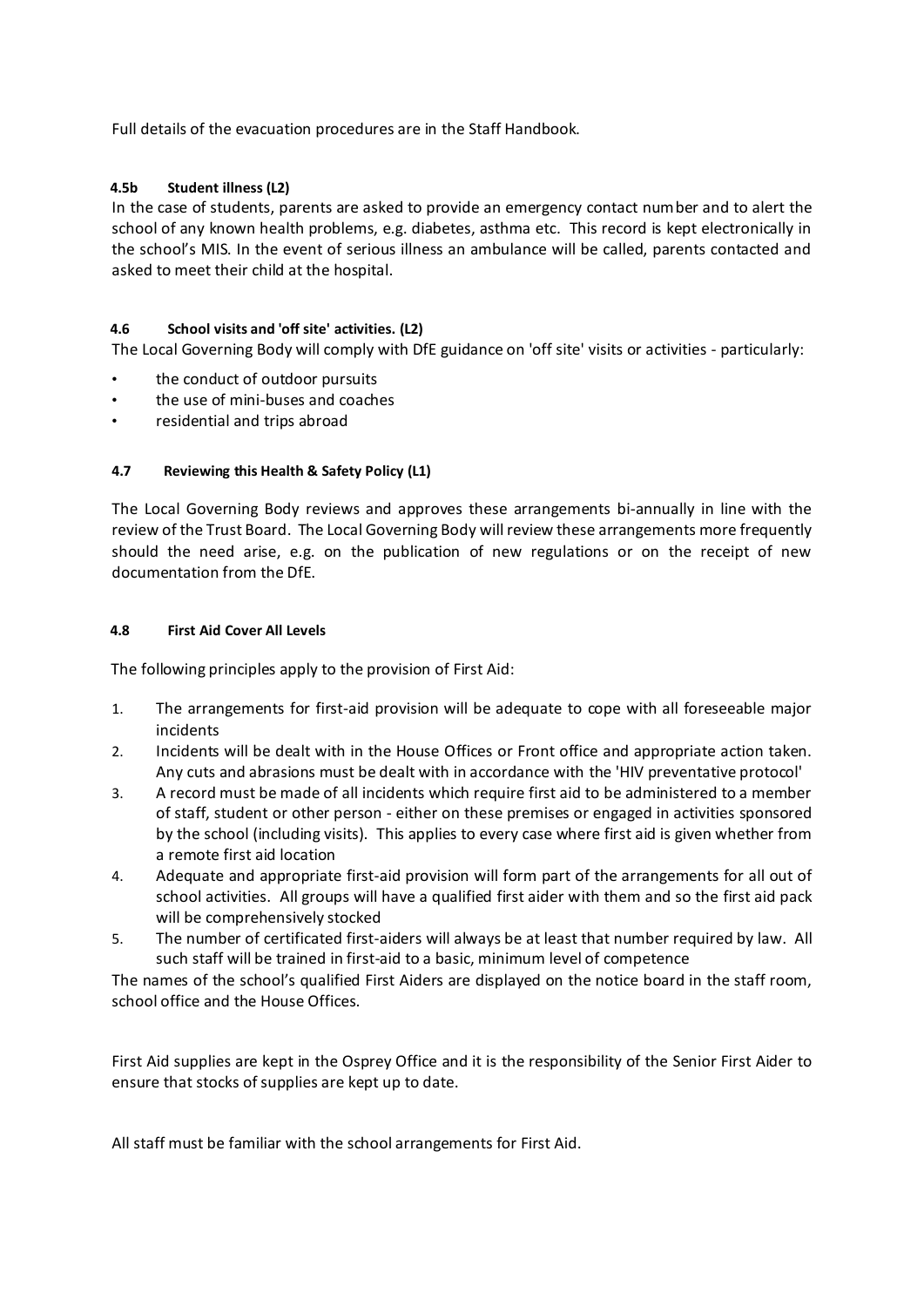#### **4.9 Electrical Safety (L2)**

The following arrangements for electrical safety apply to all electrical equipment in use in the school, including personal items.

- Only electrical equipment that is properly installed and maintained shall be used in the school. The indication that equipment has been properly maintained is that a label is attached to each item bearing a date after which it should no longer be used. Items not bearing such a label, or where the date on the label has been passed, should be withdrawn from use and given to the appropriate supervisor or manager.
- Any Electrical Appliances that owned by staff used on the school premises will need the approval of the Headteacher. They will need testing safety before use.
- All Equipment inspected and tested using the  $4<sup>th</sup>$  edition code of practice Portable Appliance Testing'
- Any item that becomes faulty should be taken out of service and either discarded or sent to a member of the technical staff
- Equipment and furniture should be sited so as to avoid the need for leads and to trail across floors. Where these cannot be avoided, proprietary rubber strips should be used to reduce the risk of tripping.
- Socket adapters **must** not be used. Extension leads only used as a last resort. The over use of extension leads often points to poorly designed electrical installations. Individuals should check the safety of their own office accommodation and work area. Problems identified should be reported to the Premises Manager. Extension leads over 25 metre**s must** not be used.

#### **4.10 Display Screen Equipment- DSE (L2)**

All DSE workstations will be assessed using the HSE Assessment. Any risks that may result in upper limb problems or screen glare occurring must be reported to line managers and addressed.

#### **4.11 Smoking Policy – NO Smoking Anywhere on the Premises (All Levels)**

#### **4.12 Children and Visitors (L2)**

The school welcomes visitors in support of its training, teaching and enterprise activities. The school also recognises that children may sometimes be in the school buildings, either as part of consortium or partnership teaching or because of parental responsibilities of staff or students.

The school authorises the following, with the condition that all visitors must be supervised by their host, and children must be attended by an adult, at all times, and that these rules are strictly observed.

- Children of staff are permitted inside the school buildings but remain the responsibility of the staff and must be supervised at all times. Staff are required to sign in and out in the attendance book held in reception
- Authorisation must be obtained from the Headteacher for visitors/children attending unofficial events run by members of staff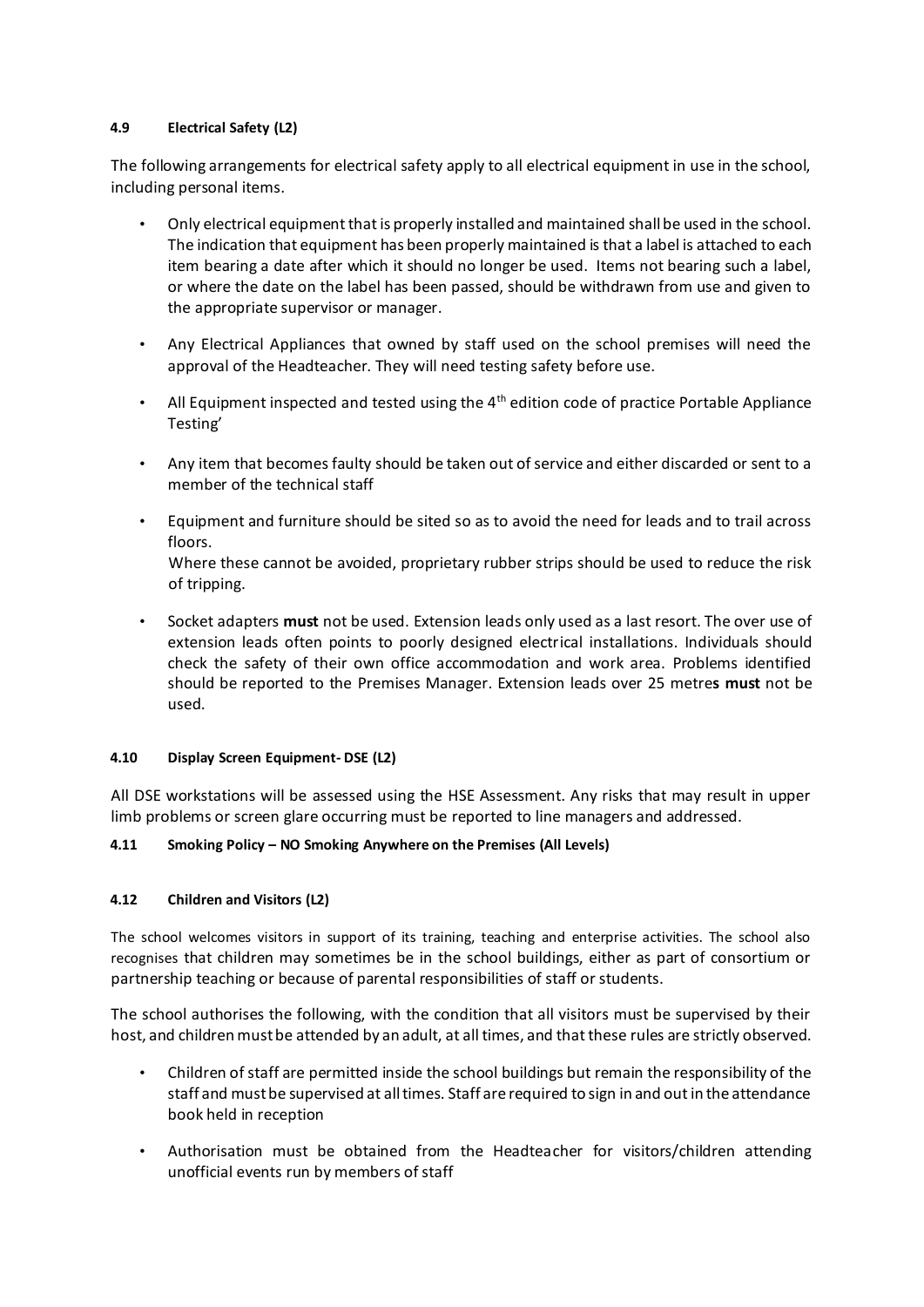- No school equipment may be used by unauthorised persons or by children
- The school cannot be responsible for persons or children attending courses or events held within its buildings organised outside the school, e.g. Open Day events, Continuing Education/training courses, non-school of Education bookings, etc.

#### **4.13 Purchasing Policy - Health and Safety Issues (L2)**

All materials and equipment acquired by the school, or by individuals for use at work, must comply with the standards, codes and regulations prescribed by law and/or by the schools' requirements. Only those that can be safely accommodated and used within the school may be obtained. An individual wishing to acquire such materials or equipment should obtain all necessary information and undertake a risk assessment in order to demonstrate compliance with this requirement. This risk assessment should accompany the order and should be checked by the Premises Manager or Headteacher.

To monitor that the requirements of the purchasing policy are being followed, all equipment acquisitions must be approved by the school Health and Safety Co-ordinator.

#### **4.14 Departmental Policy and Risk Assessment (L2)**

The Heads of each department must with the Health and safety Lead put in place a policy that that is clear in its instructions to staff and pupils. It will have its own Evacuation procedure in an emergency situation. It should contain copies of courses relevant to Health and safety that the staff have attended. First Aiders and fire Warden named. A first aid and accident report form that is completed and given to the Lead first Aid person. Any accident will be investigated so the immediate and root causes are identified. These can be audited by the Health and Safety committee as they may often point to trends and further risk reduction and action required.

Subjects of High Risk such as Science – Physical Education and design Technology (Including art) Section (4.3) will use the bodies given in this section, that give clear instruction on setting Policy and Risk Assessment

Risk Assessments undertaken for the most hazardous experiments – procedures or sports. The HSE classroom checklist completed for each room. The Risk Assessment process is detailed in section3.

The Health and safety Lead will instruct on compiling Risk assessments. Copies of all policies and assessments are to be kept in the Facilities and Data Managers Office in preparation for an audit by HSE.

All staff on induction should have an understanding of TRNS Evacuation Process. They must have undertaken basic fire awareness course and read the Health and Safety Policy.

#### **4.15 Health and Safety Training (All Levels)**

Training and instruction in routine matters will be given, as required, by the appropriate supervisor or manager. In particular, the school Health and Safety Lead will inform new members of staff on their first day of joining about:

- action in the event of fire
- Action in the event of incident.
- their individual responsibility for following school procedures, including their responsibility for reporting health and safety problems and how this should be done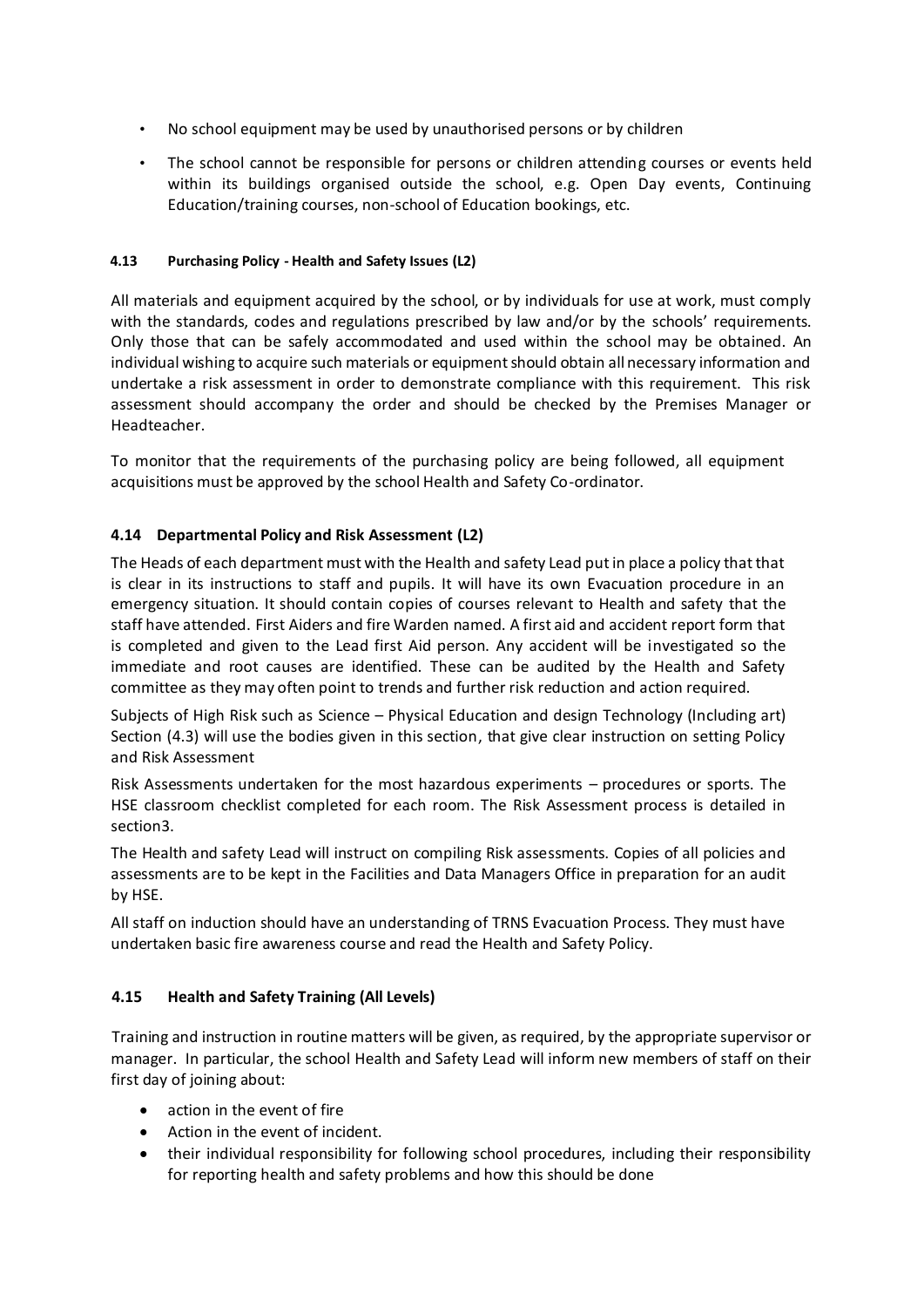• Any specific responsibilities they have in relation to health and safety.

The school Health and Safety Lead will also provide access to a copy of this Policy to new members of staff on their first day and ask them to read it.

Staff will be asked to indicate by signature that they have heard, read and understood the instructions on Health and Safety given to them. All programmes address relevant health and safety issues: for example, the teaching programme in science education contains explicit reference to safety matters in school practical and laboratory work.

Students on placement will be informed about the Health and Safety requirements in their placement location as part of their preparation for placement.

The need for other specialist training should be identified by individual members of staff, and should be directed to Headteacher through line managers or The Health and Safety Committee.

Members of the school will not be expected to undertake any procedure for which they have not been adequately trained.

#### **4.16 Lone Working - Out of Hours Working Policy (All Levels)**

Specific guidance notes can be found in Lone working (out of hours) policy

#### **4.17 Violence at Work (All Levels)**

Guidance notes relating to Violence at Work may be found on the HSE website.

#### **5.0 Arrangements for Safety (All Level)**

The Local Governing Body is committed to the implementation of policies, procedures and arrangements for safety as detailed in the Health and Safety Policy, Safety Arrangements, which is not exhaustive but includes the following:

- a) Fire Plan and emergency arrangements
- b) Safety complaint arrangements
- c) First aid arrangements
- d) Risk management arrangements
- e) Manual handling arrangements
- f) Display screen equipment arrangements
- g) Personal protective equipment arrangements
- h) Dangerous substances arrangements
- i) The working environment arrangements
- j) Working with electricity arrangements
- k) Accident reporting and investigation arrangements
- l) Construction, design and management arrangements
- m) Control and monitoring of contractor's arrangements
- n) Lone working arrangements
- o) New and expectant mothers' arrangements (Risk Assessment in Place)
- p) Safety signs arrangements
- q) Safety representatives' arrangements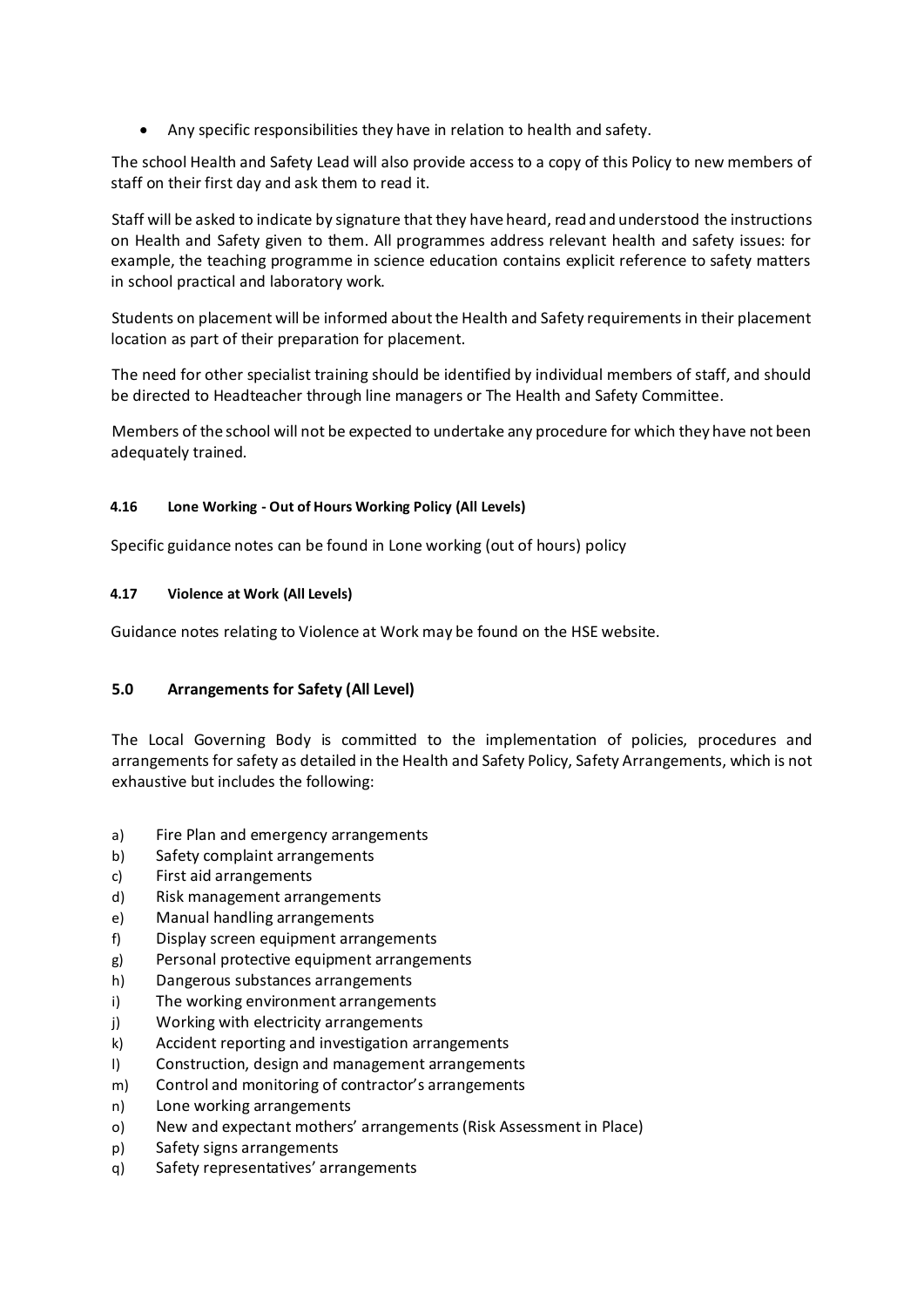- r) Educational visits
- s) Asbestos register
- t) Water Hygiene Management

All line managers are responsible for implementing safe systems of work, in line with the above arrangements, to ensure that no hazards identified through risk assessments present a risk to the Trust employees or others that may come into contact with its undertaking.

#### **6.0 Appendix - Health and Safety Planner (Level 2)**

There are a number of health and safety tasks which must be carried out by schools in line with premises or health and safety management requirements. This document outlines these tasks and defines those which are required to be carried out daily, weekly, monthly, quarterly, annually, and every 2 and 5 years. Where the school buys into the preventative maintenance controls services offered by the Local Authority, the health and safety management tasks shall be in accordance with the specification of the Local Authority agreement and contract.

#### **6.1 Health and Safety Management - Ongoing Tasks**

| Area of work                                                                                                                                                                                                                                                                                                                                                                                                               | What is required                                                                         |
|----------------------------------------------------------------------------------------------------------------------------------------------------------------------------------------------------------------------------------------------------------------------------------------------------------------------------------------------------------------------------------------------------------------------------|------------------------------------------------------------------------------------------|
| Health and Safety Leadership<br>Staff / SLT Roles and Responsibilities staff aware of<br>what their role is and support H&S Policy and<br>Headteacher in carrying them out<br>Health and safety Policy in place and effective in<br>$\qquad \qquad -$<br>determining the H&S culture<br>General Housekeeping<br>Accident Reporting (including violent incidents or<br>traffic accidents)<br>Consultation and Communication | Continuous                                                                               |
| PPE Use                                                                                                                                                                                                                                                                                                                                                                                                                    | Pre-use condition check<br>Ensure staff are wearing correct equipment                    |
| Emergency procedures                                                                                                                                                                                                                                                                                                                                                                                                       | Have in place plans for emergency Preparedness (Contingency)<br>Review and test annually |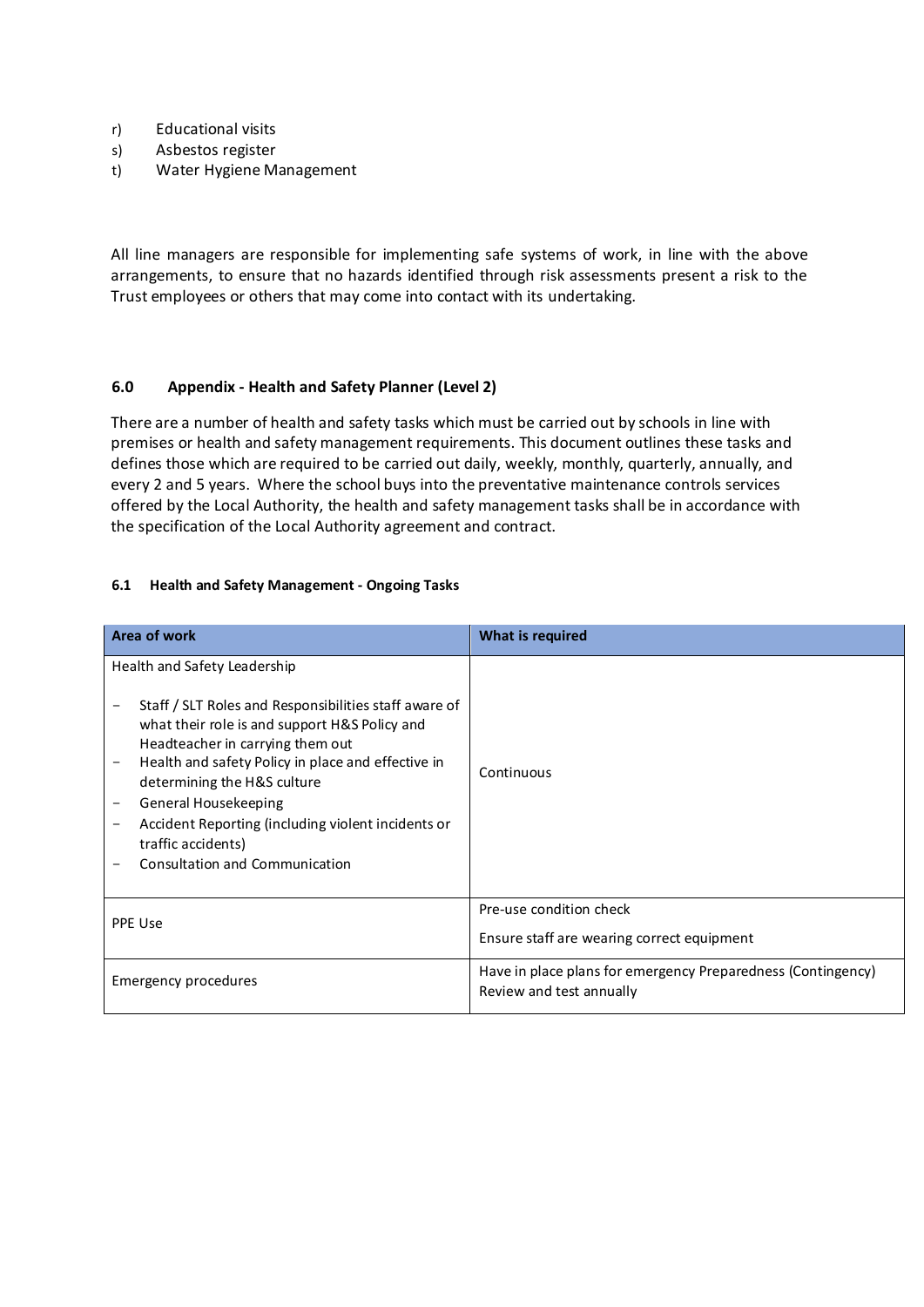## **6.2 Daily Premises issues - Ongoing (as required) tasks**

| <b>Area of work</b>                                                                                              | <b>What is required</b>                                                                                                 |
|------------------------------------------------------------------------------------------------------------------|-------------------------------------------------------------------------------------------------------------------------|
| Playground                                                                                                       |                                                                                                                         |
| Playing fields                                                                                                   | Daily visual inspection to check for hazards                                                                            |
| Paths and access routes and Lighting                                                                             |                                                                                                                         |
|                                                                                                                  | Pre-work checks and documentation.                                                                                      |
| Contractors (where employed directly)                                                                            | During work activity - regular reviews.                                                                                 |
|                                                                                                                  | Post work review of performance                                                                                         |
|                                                                                                                  | Hazard Exchange information                                                                                             |
|                                                                                                                  | Register present in all premises                                                                                        |
| Asbestos Register Systems Manual in place and staff                                                              | Any actions required are part of a plan to carry out                                                                    |
| aware                                                                                                            | Register brought to the attention of contractors                                                                        |
|                                                                                                                  | Annual reminder of information in manual to staff                                                                       |
|                                                                                                                  | Present in all premises                                                                                                 |
|                                                                                                                  | Annual reminder of information in manual to staff                                                                       |
| Water Hygiene Record Systems Manual                                                                              | Staff who have responsibilities to carry out Water temperature<br>checks are aware of what to do, carry out and record. |
|                                                                                                                  | Thermometer accuracy - checked during a service visit by the water<br>hygiene consultant                                |
|                                                                                                                  | Annual check                                                                                                            |
|                                                                                                                  | -Driver has licence                                                                                                     |
| Driving for Work (Vehicle owned or leased by school)                                                             | -Vehicle MOT and insurance up to date                                                                                   |
|                                                                                                                  | -Driver assessment where necessary                                                                                      |
|                                                                                                                  | Annual                                                                                                                  |
| Driving for Work (Vehicle owned by driver)                                                                       | -Drivers Licence MOT Road tax Insurance-Driver assessment<br>where necessary                                            |
| Work equipment e.g. sports, office equipment                                                                     | Visual pre-use check                                                                                                    |
|                                                                                                                  | Used and operated in correct way                                                                                        |
| Access equipment for work at height e.g. ladders,<br>scaffold towers, mobile equipment such as cherry<br>pickers | Daily pre-use check                                                                                                     |

#### **6.3 Weekly tasks**

| <b>Area of work</b> | What is required |
|---------------------|------------------|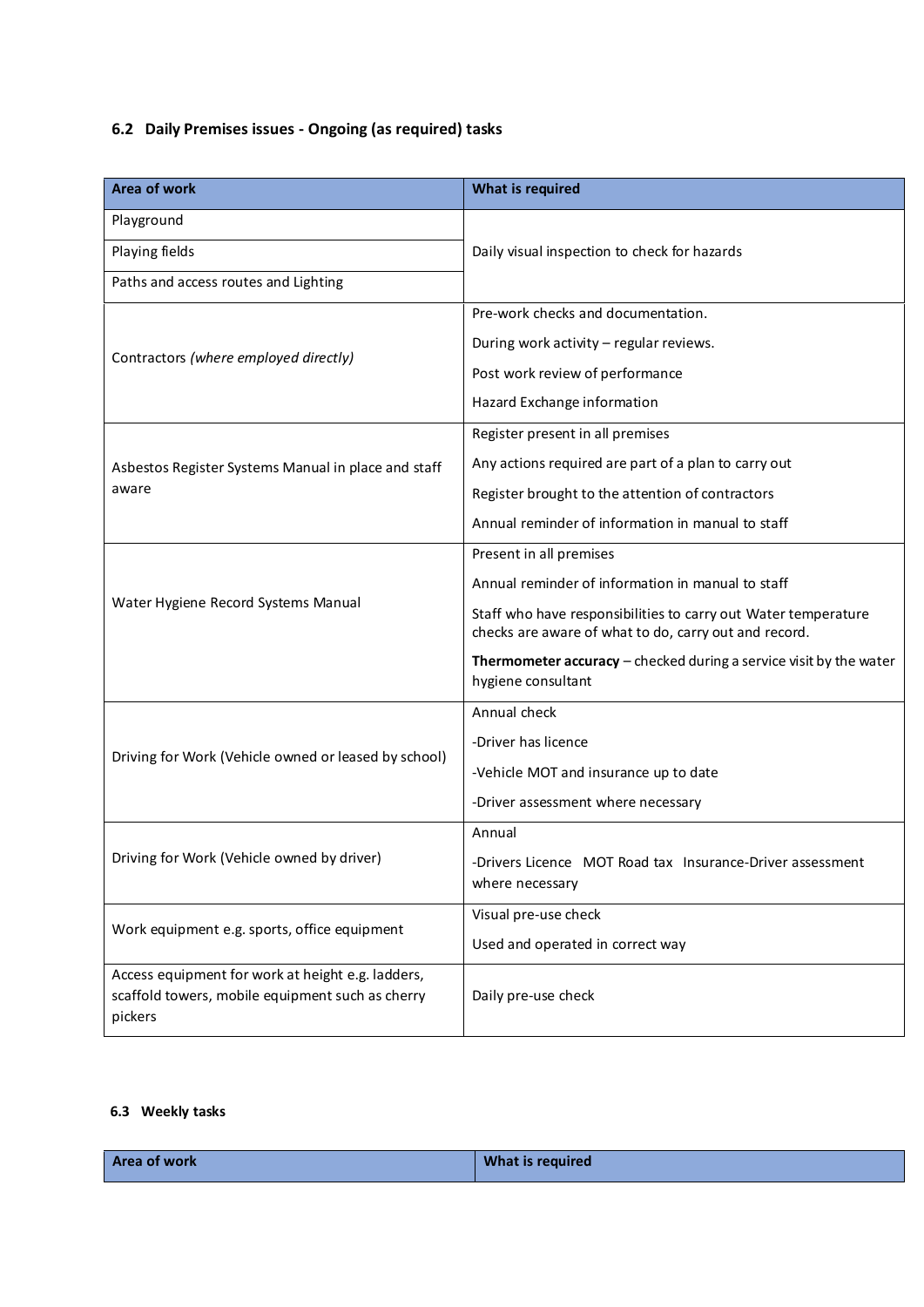| First Aid Boxes                                      | Ensure staff member has responsibility to do this<br>Regularly check contents and replenish with recommended<br>contents only |
|------------------------------------------------------|-------------------------------------------------------------------------------------------------------------------------------|
| Local exhaust ventilation (including fume cupboards) | <b>Weekly Visual Checks</b>                                                                                                   |
| Fire Alarm tests                                     | Weekly for electric systems (different call points) (Recorded)<br>See $-$ Six monthly for manually operated systems           |
| Water temperature checks                             | Weekly – Flushing of little used or disused outlets (identified by<br>the water system survey)                                |
| Caxton Sprinkler Pump House                          | Testing Pumps - Water Discharge - Thermostats and Emergency<br>Bell Test (Recorded)                                           |
| <b>Emergency Lighting</b>                            | Testing Key Switches and lights (Recorded)                                                                                    |

## **6.4 Monthly tasks**

| Area of work                                                                                                                            | What is required                  |
|-----------------------------------------------------------------------------------------------------------------------------------------|-----------------------------------|
| Water temperature checks:                                                                                                               |                                   |
| Cold water systems - temperature checks                                                                                                 |                                   |
| Hot water systems - temperature checks for scalding<br>prevention<br>Hot water system - temperature checks for Legionella<br>prevention | Depending on type of water outlet |

## **6.5 Quarterly/termly tasks**

| Area of work                   | What is required                                                                                |
|--------------------------------|-------------------------------------------------------------------------------------------------|
| Shower head/spray tap cleaning | Quarterly (minimum) or more frequent if necessary cleaning in<br>line with Water Hygiene Policy |
| Guttering / grids              | Twice during winter months - clear any blockages                                                |
| Fire Drills                    | Each Term $-$ (at least twice annually) and recorded                                            |

## **6.6 Six Monthly**

| Area of work      | What is required                                                          |
|-------------------|---------------------------------------------------------------------------|
| Lifting Equipment | Six- or twelve-monthly inspections depending on the equipment<br>schedule |
|                   | carried out by lifting equipment contractor                               |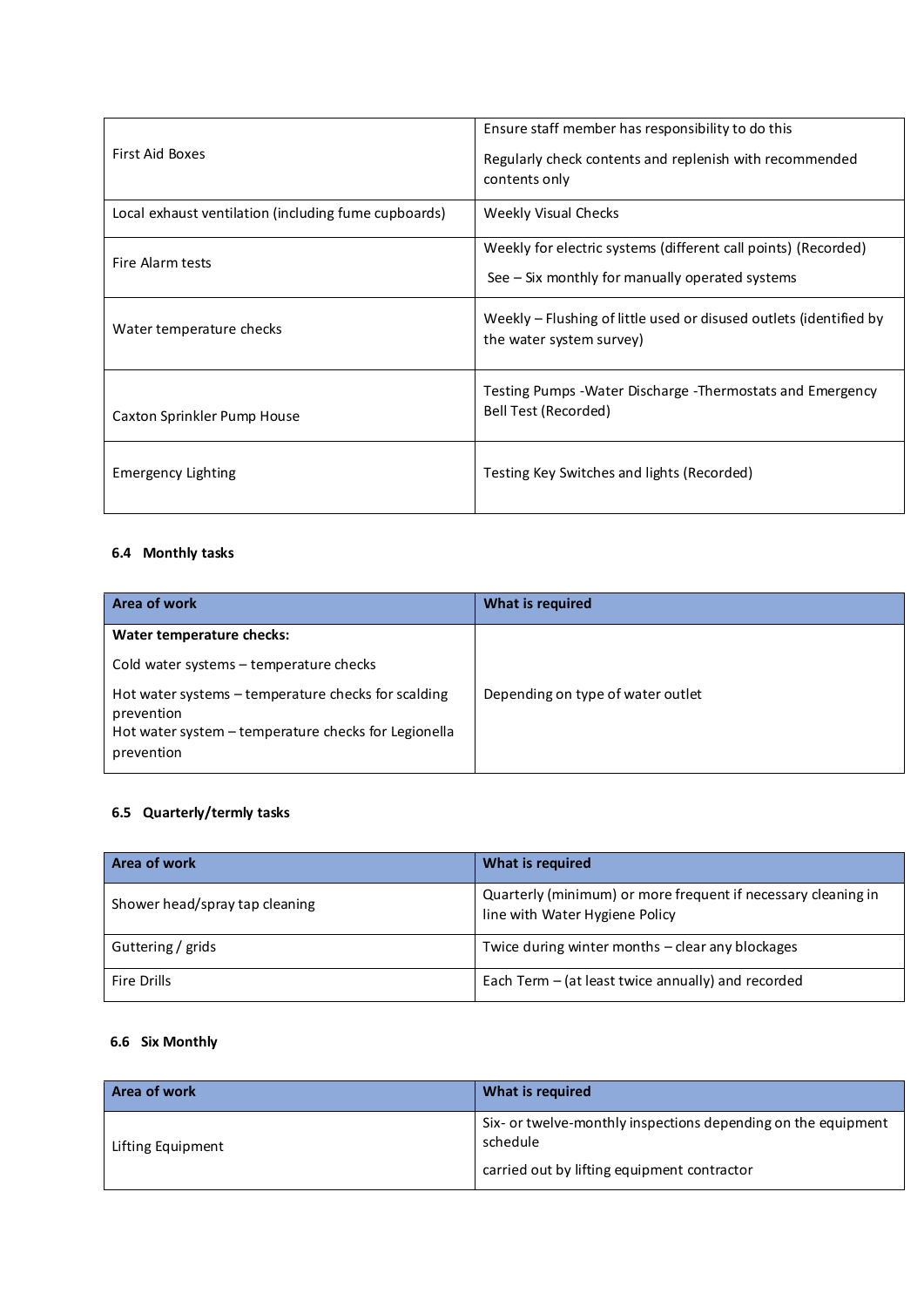| Fire Alarm tests                                  | Six months for manually operated systems                                                                  |
|---------------------------------------------------|-----------------------------------------------------------------------------------------------------------|
| Lifts/Lifting equipment                           | 6-month inspection if passenger lift<br>Carried out by lifting equipment contractor                       |
| Water Hygiene Policy - Air conditioning equipment | Serviced in accordance with the manufacturer's instructions<br>every 6 months by the contractor appointed |
| Emergency Light                                   | Check integrity of Batteries (3hour)                                                                      |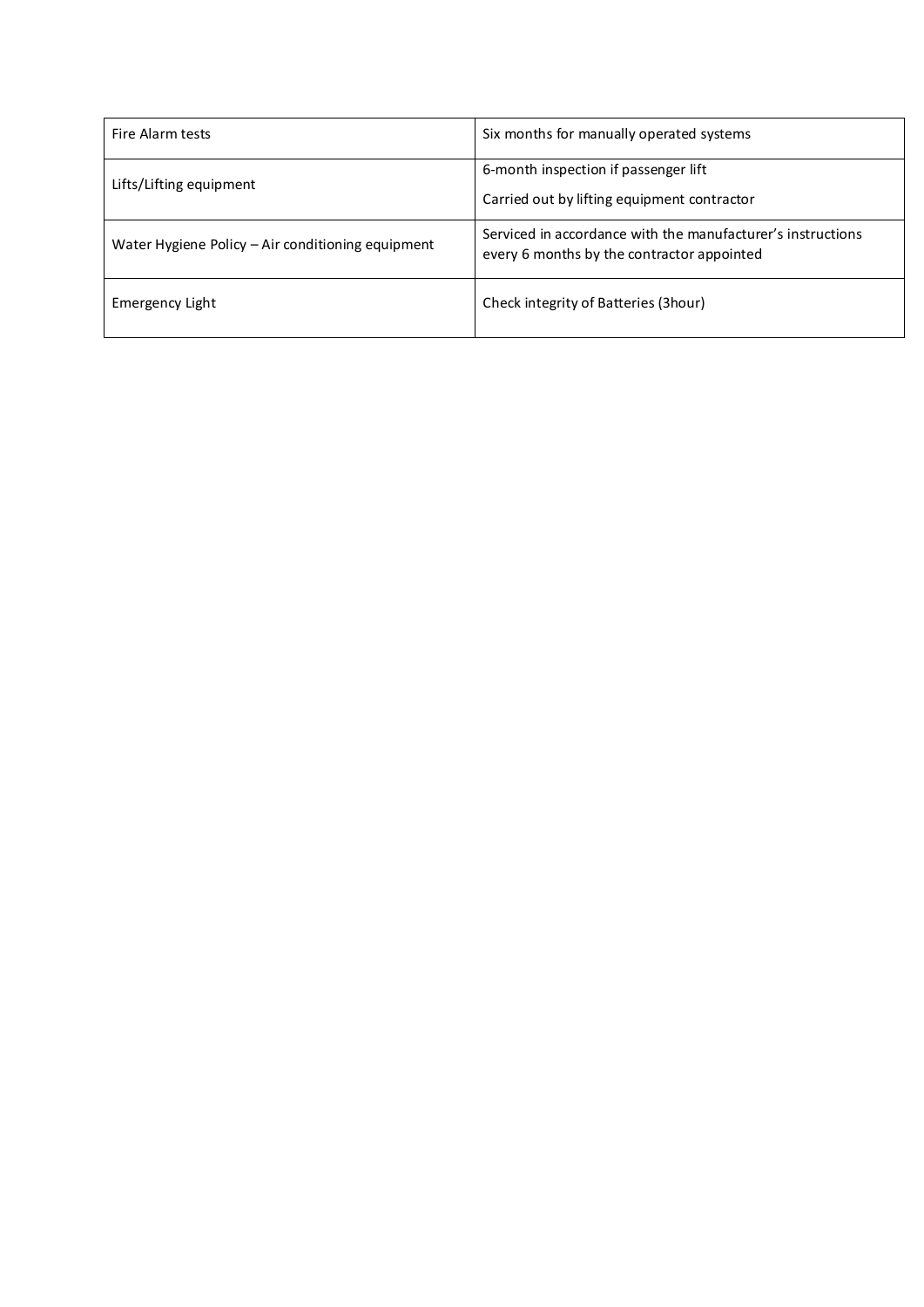# **7 Annual tasks**

| Area of work                                                                                                            | <b>What is required</b>                                                                                                                                                                                                                  |
|-------------------------------------------------------------------------------------------------------------------------|------------------------------------------------------------------------------------------------------------------------------------------------------------------------------------------------------------------------------------------|
| <b>H&amp;S Policy</b>                                                                                                   | Review to ensure that roles and responsibilities are defined and<br>that                                                                                                                                                                 |
| Review H&S Policy and local arrangements                                                                                | School procedures are in place. Refresh information to staff,<br>parents and pupils as necessary.                                                                                                                                        |
|                                                                                                                         | Annually (in April - Service runs from April - March)                                                                                                                                                                                    |
| Competent H&S Advice<br>Sign up to H&S Service Level Agreement or ensure<br>services of a Competent Adviser             | Ensure that a there is competent health and safety advice<br>available. Where this is not provided by Strategic Health and<br>Safety Services information about the provider of competent H&S<br>advice will be requested                |
|                                                                                                                         | Annual inspection takes place - January                                                                                                                                                                                                  |
| Design and Technology                                                                                                   | Where D&T equipment requires ongoing maintenance contract.                                                                                                                                                                               |
|                                                                                                                         | D&T Service Level Agreement as required or ensure services of a<br>Competent Person                                                                                                                                                      |
| Insurance                                                                                                               |                                                                                                                                                                                                                                          |
| Display new Insurance Certificates (Employer Liability<br>and Public Liability)                                         | Annually (September)                                                                                                                                                                                                                     |
| Self-Evaluation of H&S (Audit and Evaluation Process)                                                                   | Annual review in JANUARY of health and safety management<br>within the school. Level of achievement in each category agreed<br>and action plan to be created. Send overview and action plan to<br>Strategic Health and Safety Committee. |
| Fire extinguisher servicing                                                                                             | Annually by contractor                                                                                                                                                                                                                   |
| <b>Risk Assessments</b>                                                                                                 |                                                                                                                                                                                                                                          |
| Create and review Risk Assessments for                                                                                  | Create for existing tasks or when new activity introduced                                                                                                                                                                                |
| - General premises and activities<br>- COSHH (Control of Substances Hazardous to Health)<br>- Manual handling<br>– Fire |                                                                                                                                                                                                                                          |
| - Work Equipment<br>- Display Screen Equipment<br>- Working at height                                                   |                                                                                                                                                                                                                                          |
| -Vibration<br>- Noise at Work<br>- Educational Visits<br>- Curriculum activities (including PE)                         | Review at adequate intervals, when significant changes occur,<br>when new hazards are identified or when an accident occurs                                                                                                              |
| Safe Systems of Work                                                                                                    | Linked to risk assessments and other health and safety procedures                                                                                                                                                                        |
| Create and review as necessary                                                                                          | Create and review annually as required.                                                                                                                                                                                                  |
|                                                                                                                         | Annual plan and review                                                                                                                                                                                                                   |
| Training and Competency of staff                                                                                        | In line with training plans, risk assessments, and Personal Review<br>process                                                                                                                                                            |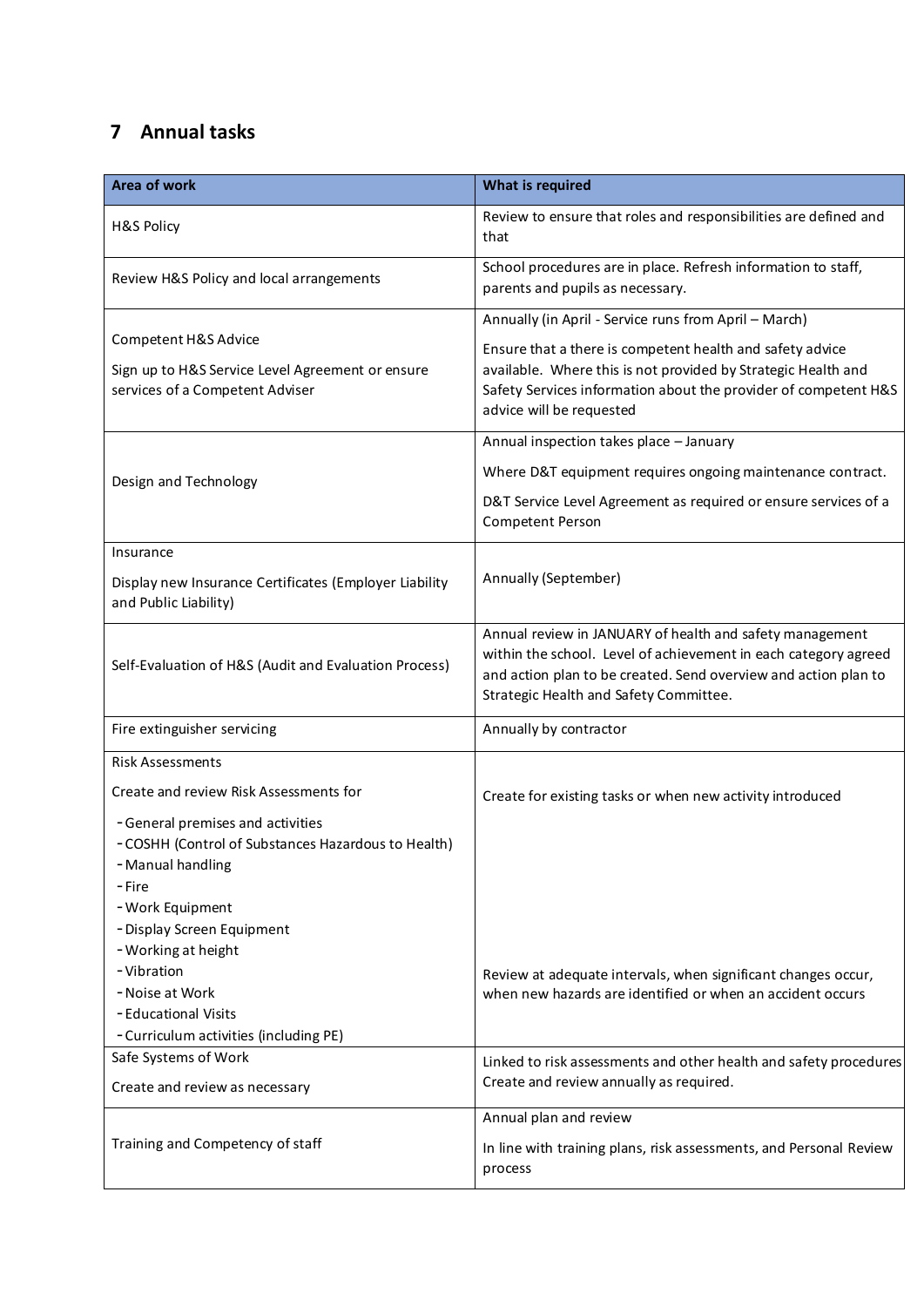| First Aiders (where First Aiders are appointed)                                                      | RECOMMENDED annual refresher (for certificates after Oct 2009)<br>3-year recertification                                  |
|------------------------------------------------------------------------------------------------------|---------------------------------------------------------------------------------------------------------------------------|
| <b>Medication Policy</b>                                                                             | Review annually that procedures in place and roles of staff<br>defined                                                    |
| Portable appliance inventory                                                                         | Review annually or create when new equipment is brought into<br>use                                                       |
| Portable appliance testing (PAT)                                                                     | PAT test in line with statutory requirements to the 4th Edition<br>Code of Practice.                                      |
|                                                                                                      | Regular visual checks by users PAT testing -dependent upon type<br>of equipment                                           |
| Local exhaust ventilation                                                                            | Every 14 months - Formal examination - competent contractor<br>must be in place                                           |
| Lifting equipment inventory                                                                          | Ensure that all lifting equipment is added to this inventory<br>Review annually or when new equipment is brought into use |
| Lifting Equipment                                                                                    | 6 or 12 monthly inspections dependent upon type of equipment -<br>contractor                                              |
| Fire Risk Assessment                                                                                 | Create new if required or annual review of the assessment                                                                 |
| Ladders and other access equipment inventory e.g.                                                    | Create inventory                                                                                                          |
| Ladders, step ladders, kick stools, scaffold towers                                                  | Review annually or when new access equipment is brought into<br>use Annual condition check                                |
|                                                                                                      | Create inventory                                                                                                          |
|                                                                                                      | Daily pre-use check                                                                                                       |
| Access equipment for work at height e.g. scaffold<br>towers, mobile equipment such as cherry pickers | Review annually or when new access equipment is brought into<br>use                                                       |
|                                                                                                      | Annual condition check                                                                                                    |
|                                                                                                      | Annual maintenance condition check                                                                                        |
| Work equipment inventory                                                                             | Create and review annually or when new work equipment is<br>brought into use                                              |
|                                                                                                      | Annual maintenance or condition check                                                                                     |
| PPE condition check                                                                                  | Annual maintenance or condition check (see also daily pre-use<br>check)                                                   |
| Building Security, Alarms, locks                                                                     | Annual test - contractor                                                                                                  |
| <b>Gas Boilers</b>                                                                                   | Annual service and test (Contractor must be on Gas Safety<br>Register)                                                    |
| Gas Appliances (Catering)                                                                            | Annual service and test (Contractor must be on Gas Safety<br>Register)                                                    |
| Gas (Laboratory)                                                                                     | Annual service and test (Contractor must be on Gas Safety<br>Register)                                                    |
| Radiation                                                                                            | In accordance with H&S legislation and Medway LA guidance.                                                                |